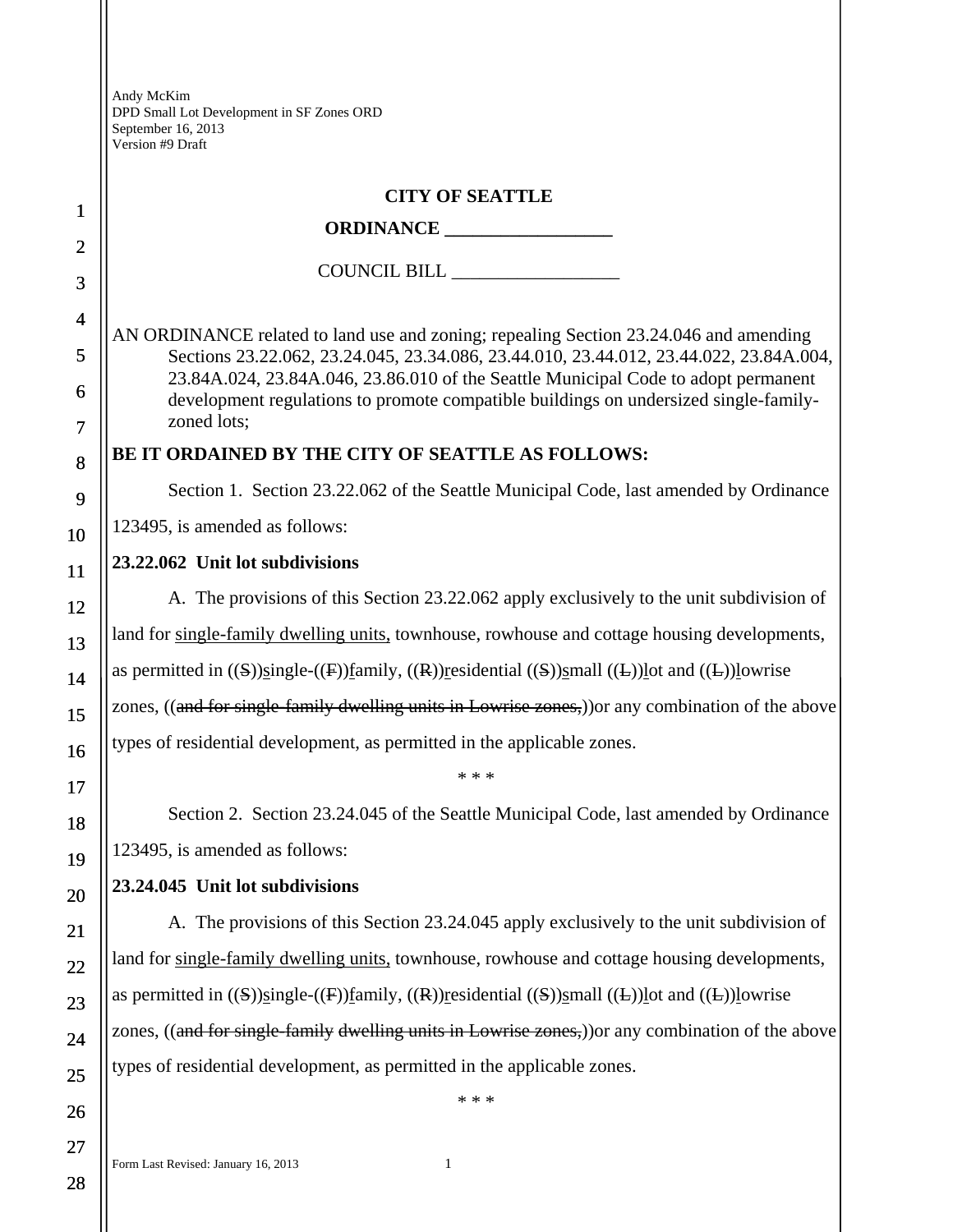| 1              | Section 3. Section 23.24.046 of the Seattle Municipal Code, last amended by Ordinance                   |  |  |
|----------------|---------------------------------------------------------------------------------------------------------|--|--|
| $\overline{2}$ | 123809, is repealed:                                                                                    |  |  |
| 3              | ((23.24.046 - Multiple single-family dwelling units on a single-family lot                              |  |  |
| 4              | A. The provisions of this Section 23.24.046 apply exclusively to the short subdivision of               |  |  |
| 5              | a lot in a single-family zone containing more than one existing single-family dwelling unit.            |  |  |
| 6              | B. A lot in a single-family zone containing more than one (1) existing single-family                    |  |  |
| 7              | dwelling unit may be divided in accordance with this chapter as long as each of the following           |  |  |
| 8              | conditions is satisfied:                                                                                |  |  |
| 9              | 1. Each existing single-family dwelling unit was legally established by permit or                       |  |  |
| 10             | is eligible to be established as a nonconforming development in accordance with Section                 |  |  |
| 11             | 23.42.102, Establishing nonconforming status;                                                           |  |  |
| 12             | 2. Each existing single-family dwelling unit was constructed prior to February                          |  |  |
| 13             | 20, 1982;                                                                                               |  |  |
| 14             | 3. Each resulting lot has one $(1)$ , but no more than one $(1)$ , existing single-family               |  |  |
| 15             | dwelling unit;                                                                                          |  |  |
| 16             | 4. Parking is provided in accordance with Section 23.44.016, Parking location                           |  |  |
| 17             | and access, unless the Director determines that at least one (1) of the following conditions is         |  |  |
| 18             | present:                                                                                                |  |  |
| 19             | a. Providing parking accessory to an existing single-family dwelling unit                               |  |  |
| 20             | is undesirable or impractical because of the location of an environmentally critical area, existing     |  |  |
| 21             | drainage patterns, natural features such as significant trees, or access to a resulting or adjacent     |  |  |
| 22             | let; or                                                                                                 |  |  |
| 23             | b. The short subdivision cannot be configured to provide parking in                                     |  |  |
| 24             | compliance with Section 23.44.016;                                                                      |  |  |
| 25             | If the Director determines that at least one $(1)$ of the foregoing conditions is present, the Director |  |  |
| 26             |                                                                                                         |  |  |
| 27             |                                                                                                         |  |  |
| 28             | $\overline{c}$<br>Form Last Revised: January 16, 2013                                                   |  |  |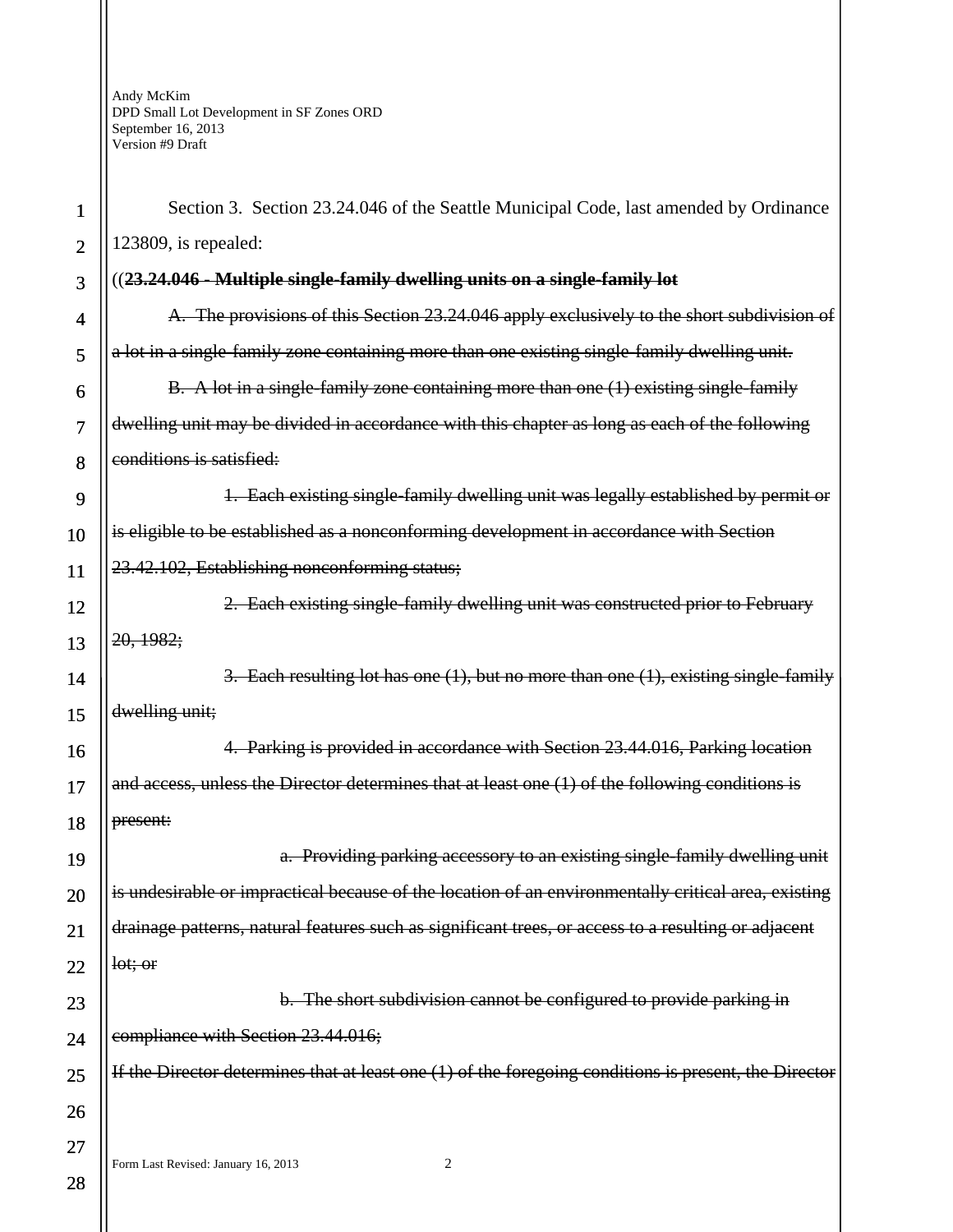| 1              | may waive or modify the parking requirements of Section 23.44.016 as long as the short             |  |
|----------------|----------------------------------------------------------------------------------------------------|--|
| $\overline{2}$ | subdivision does not reduce the number of off-street parking spaces existing prior to the short    |  |
| 3              | subdivision. In connection with such waiver or modification, the Director may require access and   |  |
| 4              | parking easements as conditions of approval of the short subdivision; and                          |  |
| 5              | 5. Each resulting lot conforms to all other development standards of the zone                      |  |
| 6              | unless the Director determines that the short subdivision cannot be approved if such standards     |  |
| 7              | are strictly applied and modification or waiver of some or all of such standards would further the |  |
| 8              | public interest. If the Director makes such determination, then the Director may waive or modify   |  |
| 9              | development standards, provided that:                                                              |  |
| 10             | a. Each existing single-family dwelling unit shall be set back at least three                      |  |
| 11             | (3) feet from each common lot line in the short subdivision; and                                   |  |
| 12             | b. No resulting lot shall be smaller than one thousand eight hundred                               |  |
| 13             | $(1,800)$ square feet.                                                                             |  |
| 14             | C. Structures on lots for which the Director has waived or modified development                    |  |
| 15             | standards according to subsection B of this section will be treated as nonconforming and be        |  |
| 16             | subject to Section 23.42.112.                                                                      |  |
| 17             | D. Short subdivision of a lot under this Section 23.24.046 is exempt from the                      |  |
| 18             | requirements of subsection 23.24.040.A.9, unless a lot is created that does not have an existing   |  |
| 19             | single family dwelling unit.))                                                                     |  |
| 20             | Section 4. Section 23.34.086 of the Seattle Municipal code, last amended by Ordinance              |  |
| 21             | 122311, is amended as follows:                                                                     |  |
| 22             | 23.34.086 Pedestrian designation (suffix P), function and locational criteria( $($ , $)$ )         |  |
| 23             | * * *                                                                                              |  |
| 24             | B. Locational $((\in))$ criteria. Pedestrian-designated zones are most appropriate on land         |  |
| 25             | that is generally characterized by the following conditions:                                       |  |
| 26             |                                                                                                    |  |
| 27             |                                                                                                    |  |
| 28             | 3<br>Form Last Revised: January 16, 2013                                                           |  |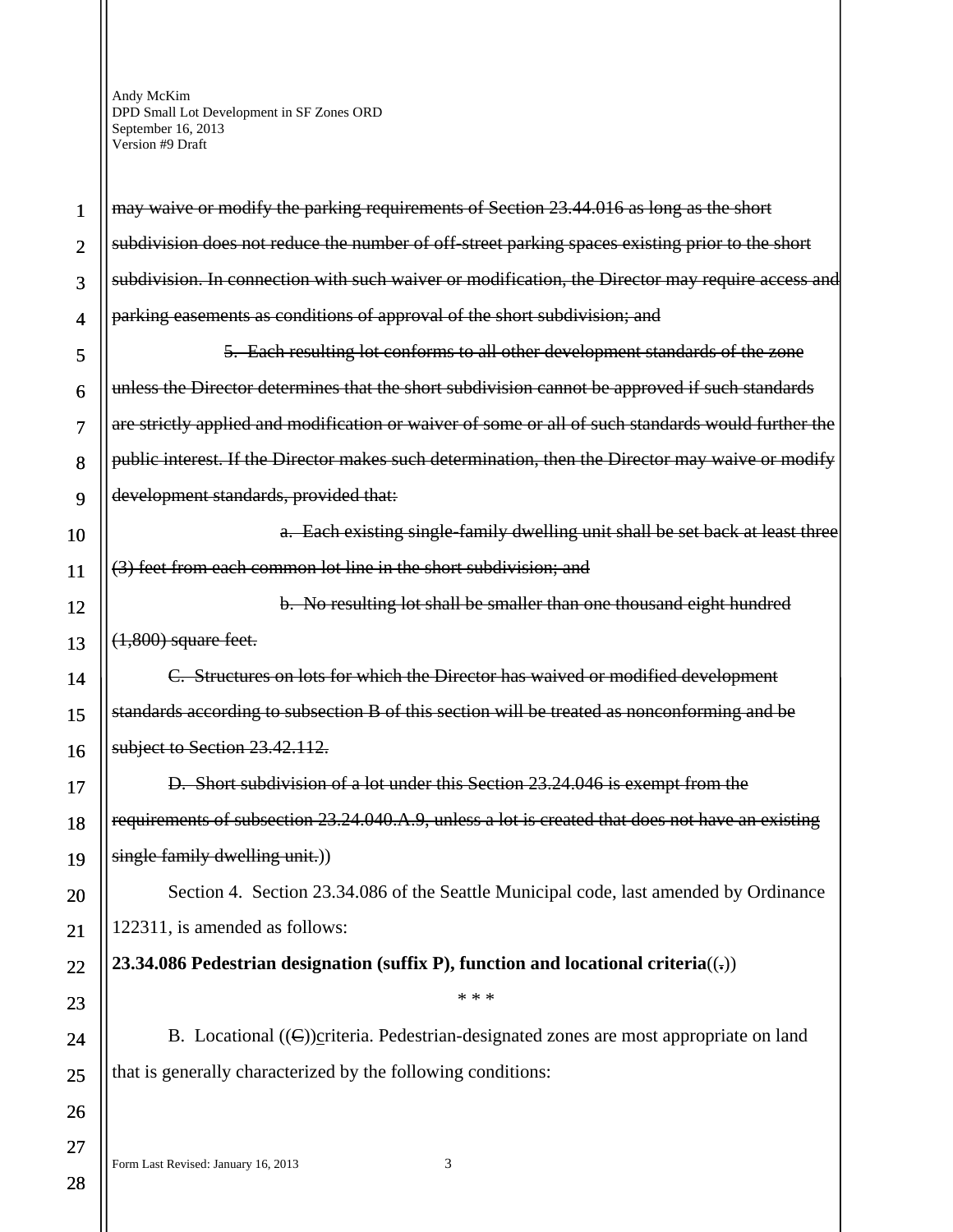1 2 3 4 5 6 7 8 9 10 11 12 13 14 15 16 17 18 19 20 21 22 1. Pedestrian district surrounded by residential areas and/or major activity centers; or a commercial node in an urban center or urban village; 2. NC-zoned areas on both sides of an arterial, or NC-zoned block ((faces))fronts across an arterial from a park, major institution, or other activity center; 3. Excellent access for pedestrians, transit, and bicyclists. Section 5. Section 23.44.010 of the Seattle Municipal Code, last amended by Ordinance 123978, is amended as follows: **23.44.010 Lot requirements**  A. Minimum  $((\text{L}))$  lot  $((\text{A}))$  area. The minimum lot area shall be as provided in Table A for 23.4.010: **Table A for 23.44.010 Minimum lot area**   $((S.F.))SF ((Z))zone$  Minimum  $((L))lot ((A))area$ **((R))required**   $((S.F.))SF 9600$  9,600 square feet (sq. ft.)  $((S.F.))SE 7200$  7,200 sq. ft.  $((S.F.))SF 5000$  5,000 sq. ft. Submerged lands shall not be counted in calculating the area of lots for the purpose of these minimum lot area requirements, or the exceptions to minimum lot area requirements provided in this  $((s))$ Section 23.44.010. A parcel that doesn't meet the minimum lot area requirements or exceptions of this Section 23.44.010, and that is in common ownership with an abutting lot when the abutting lot is the subject of any permit application, shall be included as a part of that abutting lot for purposes of that permit application.

B. Exceptions to  $((\mathbf{M}))$ minimum  $((\mathbf{L}))$ lot  $((\mathbf{A}))$ area  $((\mathbf{R}))$ requirements. The following exceptions to minimum lot area requirements are allowed, ((subject to the development standards for undersized lots in subsection 23.44.010.C, except as limited under))subject to the limitations in subsection 23.44.010.B.2:

28

23

24

25

26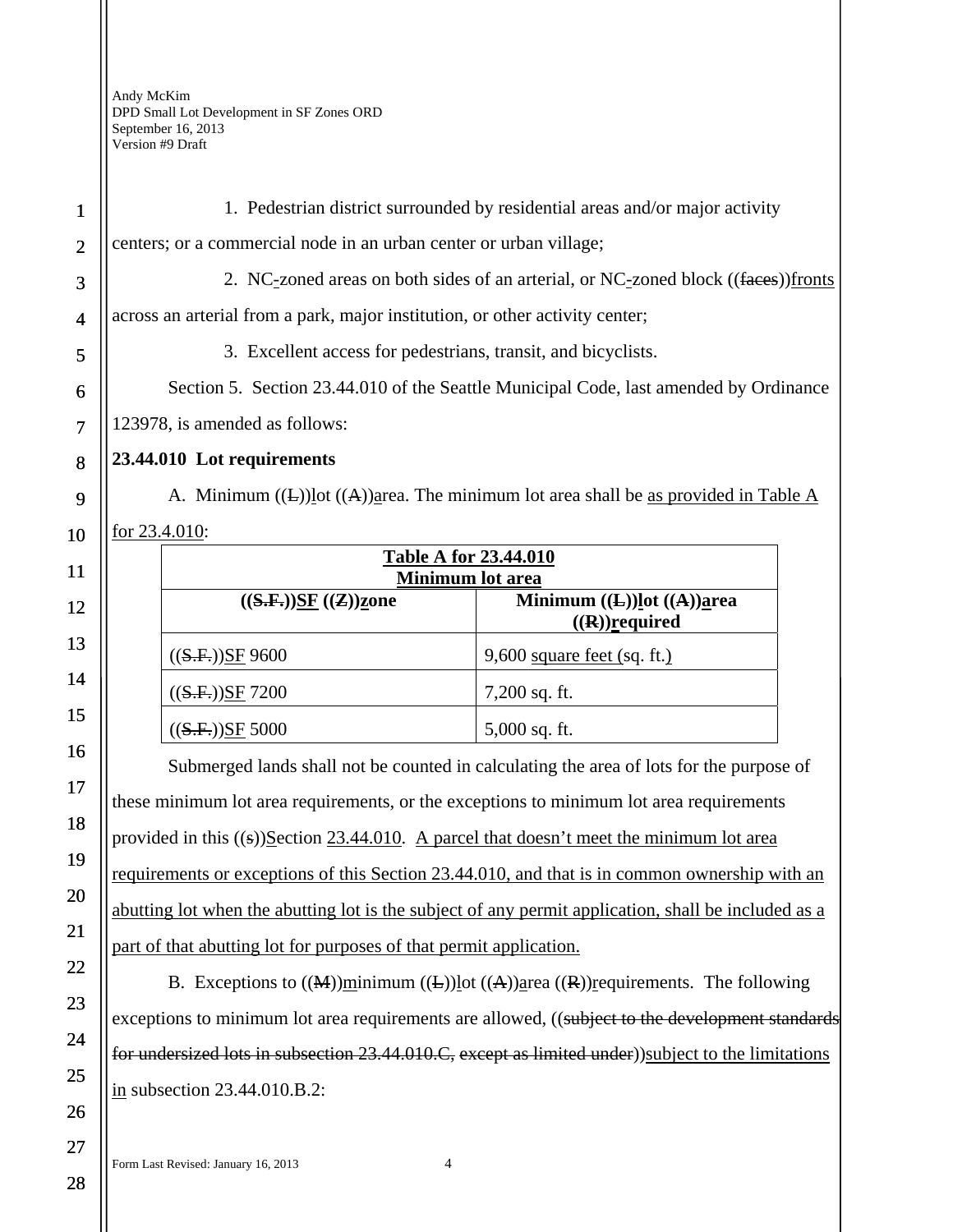| $\mathbf{1}$   | 1. A lot that does not satisfy the minimum lot area requirements of its zone may                     |  |
|----------------|------------------------------------------------------------------------------------------------------|--|
| $\overline{2}$ | be developed or redeveloped ((separately)) under one of the following circumstances:                 |  |
| 3              | a. "The Seventy-Five/Eighty Rule." $((.)$ The Seventy-Five Eighty Rule lot                           |  |
| $\overline{4}$ | area exception may be applied to allow separate development of lots already in existence in their    |  |
| 5              | current configuration, or new lots resulting from a full subdivision, short subdivision or lot       |  |
| 6              | boundary adjustment. In order to qualify for this exception, the lot must have an area at least 75   |  |
| 7              | percent of the minimum required for the zone and also at least 80 percent of the mean area of the    |  |
| 8              | lots within the same block front, subject to the following provisions:                               |  |
| 9              | 1) ((If the lot was established as a separate building site in the                                   |  |
| 10             | public records of the county or City prior to July 24, 1957, by deed, contract of sale, mortgage,    |  |
| 11             | property tax segregation, platting or building permit and has an area of at least 75 percent of the  |  |
| 12             | minimum required lot area and at least 80 percent of the mean lot area of the lots on the same       |  |
| 13             | block face and within the same zone in which the lot is located (Exhibit A for 23.44.010), or))To    |  |
| 14             | be counted as a separate lot for the purposes of calculating the mean area of the lots on a block    |  |
| 15             | front, a lot must be entirely within a single-family zone, and must be developed as a separate       |  |
| 16             | building site or else currently qualify for separate development based on facts in existence as of   |  |
| 17             | the date a building permit, full or short subdivision, or lot boundary adjustment application is     |  |
| 18             | filed with the Department. The existence of structures or portions of structures on the property     |  |
| 19             | that is the subject of the application may be disregarded when the application indicates the         |  |
| 20             | structures or portions of structures will be demolished. In cases where this exception is applied    |  |
| 21             | for the purpose of a lot boundary adjustment, the calculation shall be based on the existing lots as |  |
| 22             | they are configured before the adjustment.                                                           |  |
| 23             | 2) ((If the lot is or was created by subdivision, short subdivision or                               |  |
| 24             | lot boundary adjustment, is at least 75 percent of the minimum required lot area, and is at least    |  |
| 25             | 80 percent of the mean lot area of the lots on the same block face within which the lot will be      |  |
| 26             |                                                                                                      |  |
| 27             |                                                                                                      |  |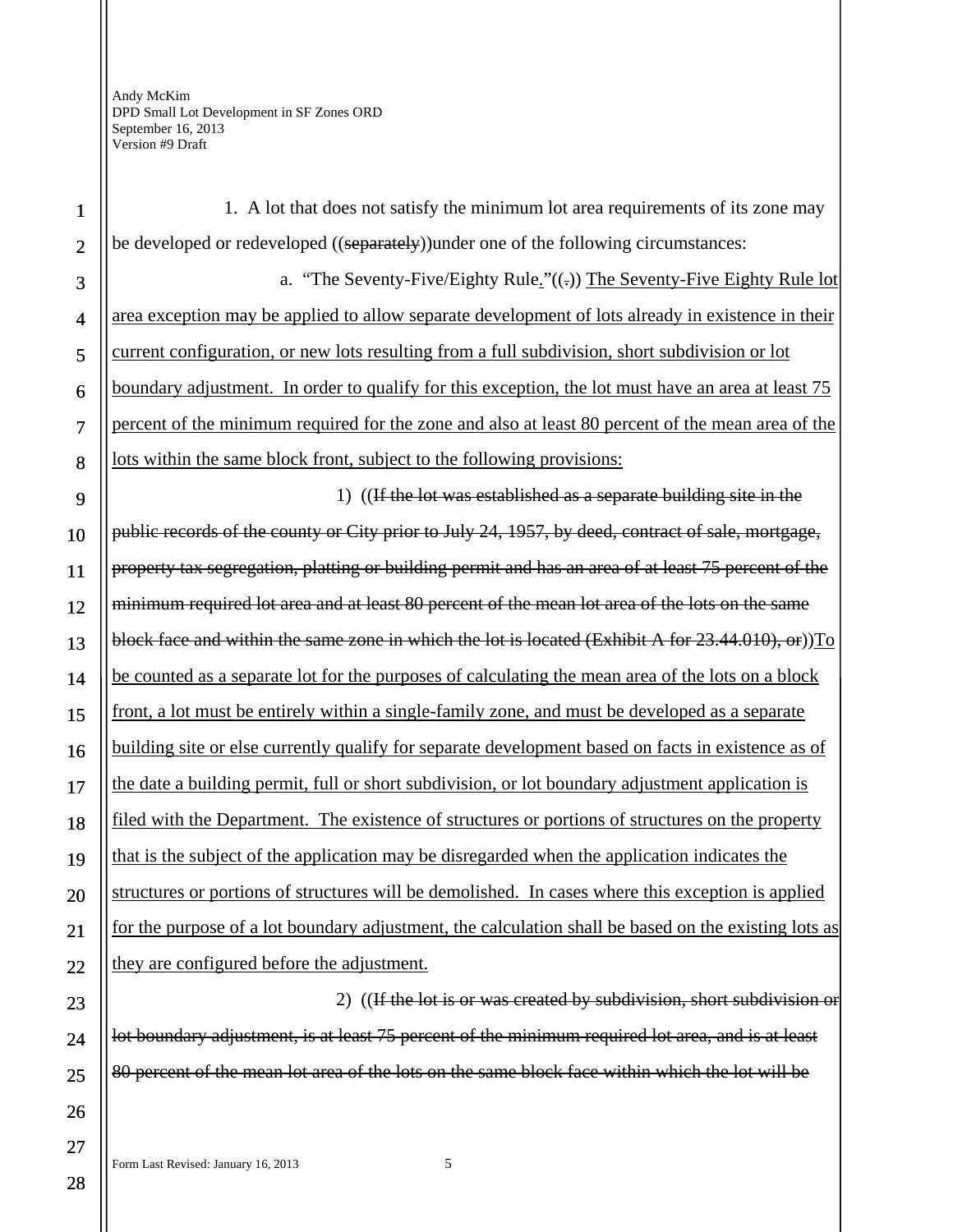| $\mathbf{1}$   | located and within the same zone (Exhibit A for 23.44.010))) To be counted as a separate lot for       |  |
|----------------|--------------------------------------------------------------------------------------------------------|--|
| $\overline{2}$ | the purposes of calculating the mean area of the lots on a block front, a lot must have at least 10    |  |
| 3              | feet of frontage on the street the calculation is applied to.                                          |  |
| $\overline{4}$ | 3) Lots developed with institutional uses, parks, or nonconforming                                     |  |
| 5              | nonresidential uses may be excluded from the calculation. There must, however, be at least one         |  |
| 6              | lot on the block front used for the calculation other than the property that is the subject of the     |  |
| 7              | platting, lot boundary adjustment, or building permit application applying this exception.             |  |
| 8              | 4) If property is to be subdivided or its lot lines are modified by a                                  |  |
| 9              | lot boundary adjustment that increases the number of lots that qualify for separate development,       |  |
| 10             | the property subject to the subdivision, or the lots modified by the lot boundary adjustment, shall    |  |
| 11             | be excluded from the block front mean area calculation.                                                |  |
| 12             | $((3))$ 5) For purposes of this subsection 23.44.010.B.1.a, if the                                     |  |
| 13             | platting pattern is irregular, the Director will determine which lots are included within a block      |  |
| 14             | $((\text{face})\text{front}.$                                                                          |  |
| 15             | $((4)$ A determination whether a lot qualifies for this exception                                      |  |
| 16             | shall be made on the basis of facts in existence as of the date of application for a short plat or     |  |
| 17             | building permit for that lot.))                                                                        |  |
| 18             | <u>(6) If an existing or proposed lot has frontage on more than one</u>                                |  |
| 19             | street, the lot may qualify for this exception based on the calculation being applied to any street    |  |
| 20             | on which the lot has at least 30 feet of frontage. If a proposed lot has frontage on multiple streets  |  |
| 21             | but does not have 30 feet of frontage on any street, the exception may be applied based on the         |  |
| 22             | calculation along the street on which the lot has the most frontage, provided the lot has at least     |  |
| 23             | 10 feet of frontage on that street. If the lot has less than 30 feet of frontage on any one street but |  |
| 24             | equal frontage on multiple streets, the rule may be applied based on the calculation along any         |  |
| 25             | one of the streets, provided the lot has at least 10 feet of frontage on that street.                  |  |
| 26             |                                                                                                        |  |
| 27             |                                                                                                        |  |

Form Last Revised: January 16, 2013 6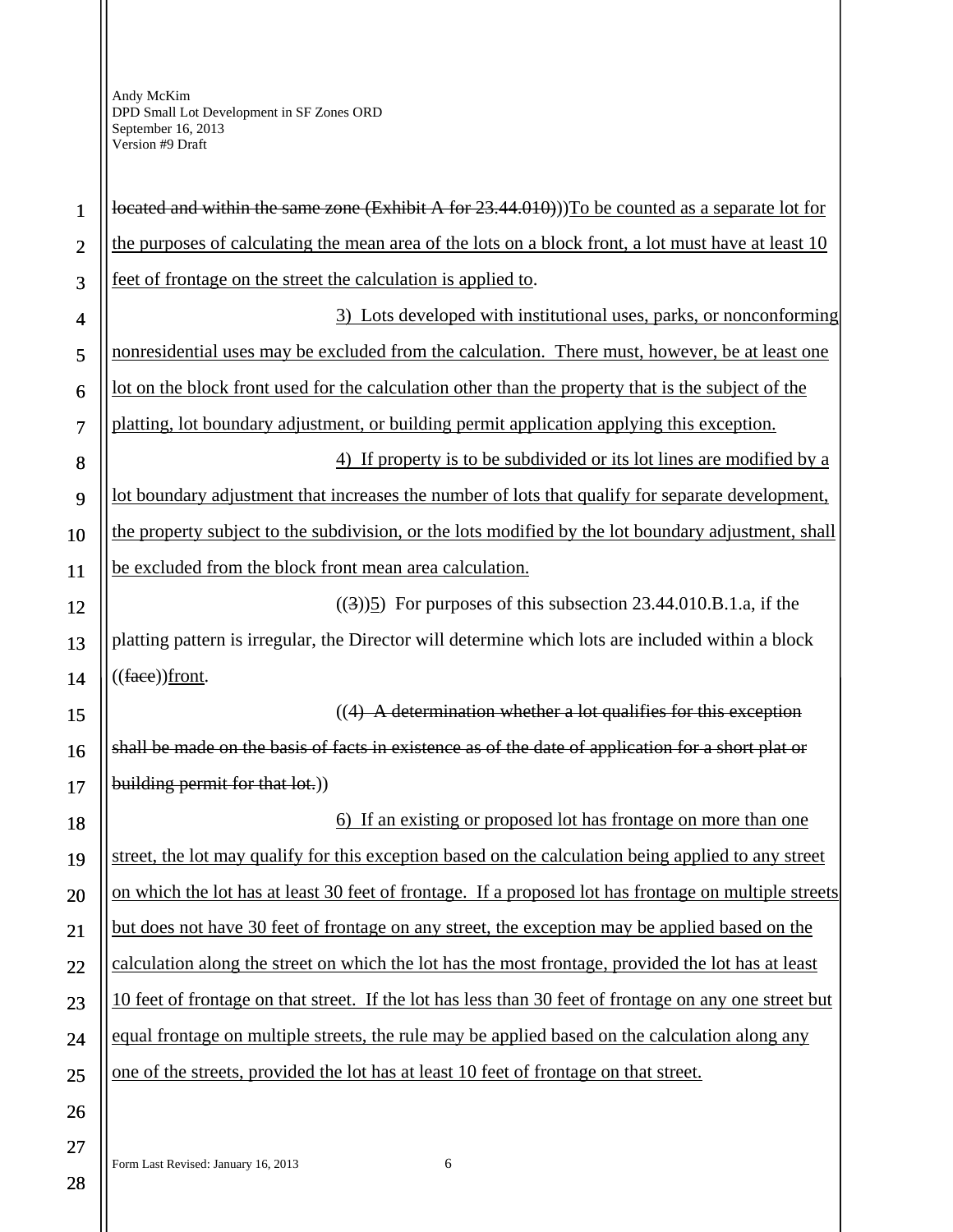| $\mathbf{1}$   | $((5))$ New lots created pursuant to subsection                                                      |  |
|----------------|------------------------------------------------------------------------------------------------------|--|
| $\overline{2}$ | 23.44.010.B.1.a((-2)) or subsection 23.44.010.B.1.b shall comply with the following standards:       |  |
| 3              | a) $(f)$ For a lot that is subdivided or short platted, the                                          |  |
| $\overline{4}$ | configuration requirements of subsections 23.22.100.C.3 and 23.24.040.A.9 or with the                |  |
| 5              | modification provisions of subsections 23.22.100.D and 23.24.040.B, as applicable; or                |  |
| 6              | b) $(f)$ [For an existing lot that is reconfigured under the                                         |  |
| $\overline{7}$ | provisions of Chapter 23.28, the configuration requirements of subsection 23.28.030.A.3 or with      |  |
| 8              | the $((\Theta$ ) modification provisions of subsection 23.28.030.A.4.                                |  |
| 9              | b. "The 100 Percent Rule." The 100 Percent Rule lot area exception may                               |  |
| 10             | be applied to allow separate development of lots already in existence in their current               |  |
| 11             | configuration, or new lots resulting from a full subdivision, short subdivision, or lot boundary     |  |
| 12             | adjustment. To qualify for this exception, a lot must have an area no less than the mean area of     |  |
| 13             | the lots within the same block front, subject to the same provisions provided for under the          |  |
| 14             | Seventy-Five Eighty Rule in subsections 23.44.010.B.1.a.1 through 23.44.010.B.1.a.7. The             |  |
| 15             | number of lots that newly qualify for separate development as a result of applying this exception    |  |
| 16             | shall not exceed the number of existing lots on the block front that provide the basis for the mean  |  |
| 17             | lot area calculation. Along any one block front, no more than two lots may qualify for separate      |  |
| 18             | development under this exception as a result of demolishing a house, houses or portions of           |  |
| 19             | houses in existence on or after February 1, 2013.                                                    |  |
| 20             | c. The lot area deficit is the result of a dedication or sale of a portion of                        |  |
| 21             | the lot to the City or state for street or highway purposes, payment was received for only that      |  |
| 22             | portion of the lot, and the lot area remaining is at least $((50)$ percent of the minimum required)) |  |
| 23             | $2,500$ square feet.                                                                                 |  |
| 24             | $((e))$ d. The lot would qualify as a legal building site under subsection                           |  |
| 25             | 23.44.010.B but for a reduction in the lot area due to court-ordered adverse possession, and the     |  |
| 26             |                                                                                                      |  |
| 27             |                                                                                                      |  |
|                | Form Last Revised: January 16, 2013<br>7                                                             |  |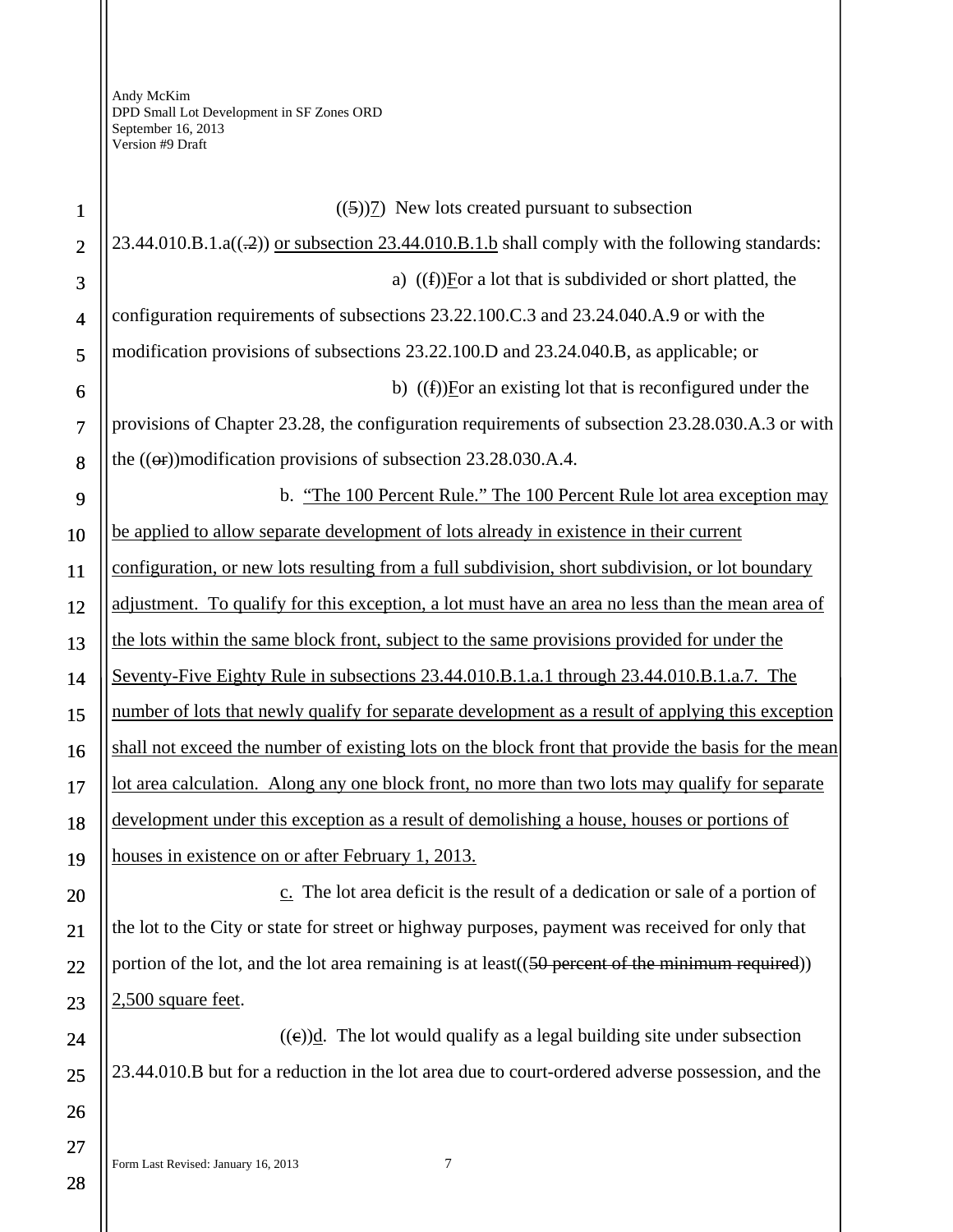1

 $\overline{2}$ 

3

4

5

6

7

8

9

10

11

12

13

14

15

16

17

18

19

20

21

22

23

24

25

26

27

amount by which the lot was so reduced was less than 10 percent of the former area of the lot. This exception does not apply to lots reduced to less than ((50 percent of the minimum area required under subsection 23.44.010.A))2,500 square feet.

 $((d))$ e. "The Historic Lot Exception." The lot has an area  $((at least 50$ percent of the minimum required under section 23.44.010.A)) of at least 2,500 square feet, and was established as a separate building site in the public records of the county or City prior to July 24, 1957, by deed, sale contract( $(\theta$ f sale)),  $((\theta)$ ,  $((\theta)$  permit  $((\theta)$  and falls into one of the following categories))and is subject to the following provisions:

 $((1)$  The lot has not been held in common ownership with any contiguous lot after January 17, 1987, or

2) The lot is or has been held in common ownership with a contiguous lot after January 17, 1987 and is or has been developed with a principal structure that is wholly within the lot's boundaries, but only if no portion of any contiguous lot is required to meet the least restrictive of lot area, lot coverage, setback or yard requirements that were in effect at the time of the original construction of the principal structure, at the time of its subsequent additions, or that are in effect at the time of redevelopment of the lot (Exhibit B for 23.44.010), or

3) The lot is or has been held in common ownership with a contiguous lot after January 17, 1987 and is not developed with all or part of a principal structure, but only if no portion of the lot is required to meet the least restrictive of lot area, lot coverage, setback or yard requirements that were in effect for a principal structure on the contiguous lot at the time of the construction of the principal structure, at the time of its subsequent additions, or that are in effect at the time of the development of the lot (Exhibit B for 23.44.010). If any portion of the lot to be developed has been used to meet the parking requirement in effect for a principal structure on a contiguous lot, such parking requirement must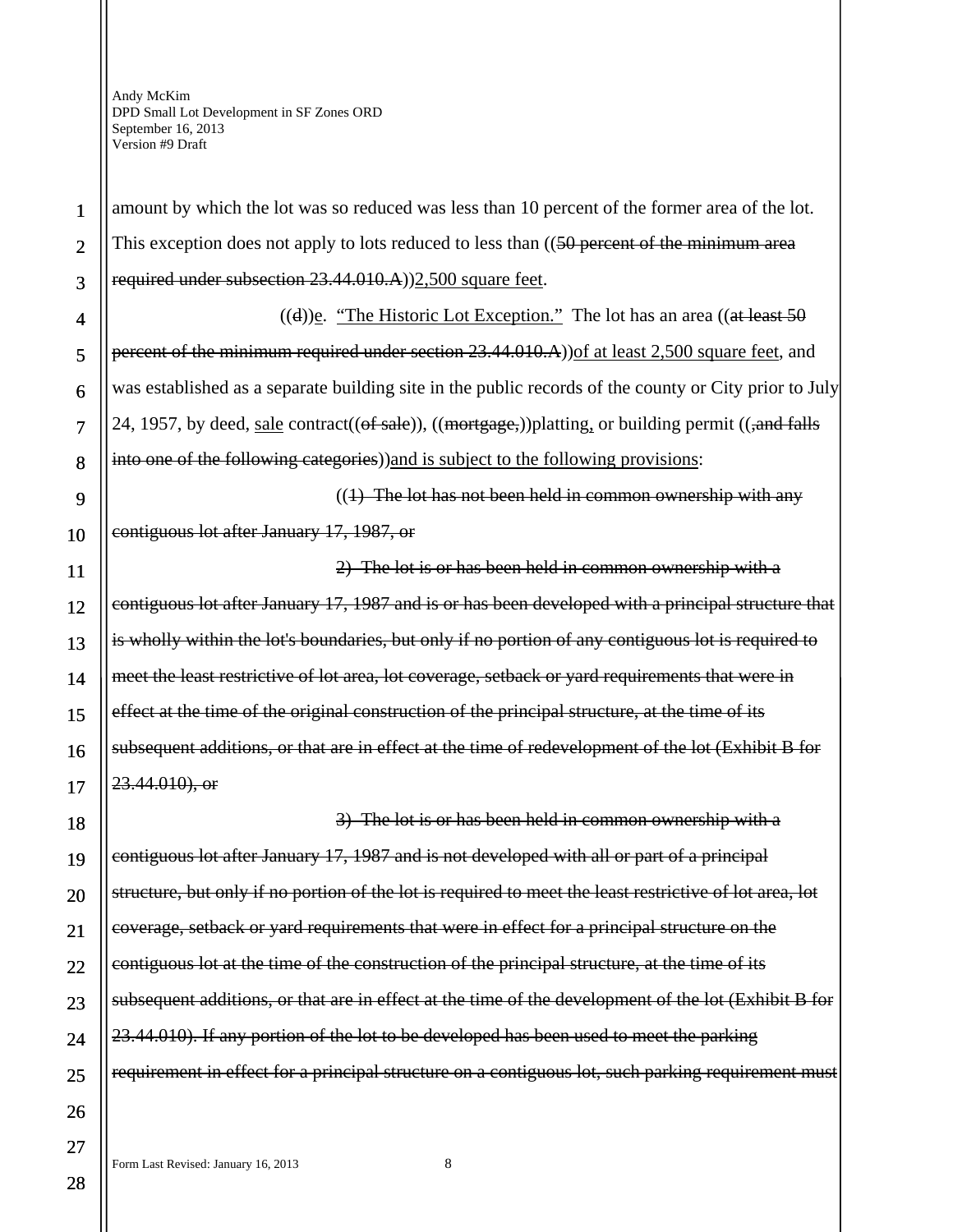| 1              | continue to be met on the lot to be developed or alternative parking that meets the requirements      |  |
|----------------|-------------------------------------------------------------------------------------------------------|--|
| $\overline{2}$ | of this Land Use Code must be provided for the contiguous lot.                                        |  |
| 3              | 4) For purposes of subsection 23.44.010.B.1.d, removal of all or                                      |  |
| $\overline{4}$ | any part of a principal structure or destruction by fire or act of nature on or after January 18,     |  |
| 5              | 1987, does not qualify the lot for this minimum lot area exception (Exhibit C for 23.44.010)          |  |
| 6              | except that minor features containing no interior floor area including but not limited to eaves and   |  |
| 7              | unenclosed decks extending onto an adjacent property do not serve to tie the properties together      |  |
| 8              | for purposes of this exception, and these features may be removed to allow separate development       |  |
| 9              | of the lots if they otherwise qualify; or))                                                           |  |
| 10             | 1) A lot is considered to have been established as a separate                                         |  |
| 11             | building site by deed or sale contract only if as a result of that deed or sale contract, the lot was |  |
| 12             | held or was under contract to be held, under separate ownership from all abutting lots for at least   |  |
| 13             | one year after the date of the deed or sale contract.                                                 |  |
| 14             | 2) If two contiguous lots have been held in common ownership at                                       |  |
| 15             | any time after January 18, 1987, and a principal structure extends onto or over both lots, neither    |  |
| 16             | lot qualifies for the exception. If the principal structure does not extend onto or over both lots,   |  |
| 17             | but both lots were required to meet yard or lot coverage standards in effect at the time the          |  |
| 18             | structure was built or expanded, neither lot qualifies for the exception unless the vacant lot is not |  |
| 19             | needed to meet current yard or lot-coverage standards. If the combined property fronts on             |  |
| 20             | multiple streets, the orientation of the principal structure shall not be considered when             |  |
| 21             | determining if it could have been built to the same configuration without using the vacant lot or     |  |
| 22             | lots as part of the building site.                                                                    |  |
| 23             | 3) Lots that do not otherwise qualify for this exception cannot                                       |  |
| 24             | qualify as a result of all or part of a principal structure being removed or destroyed by fire or act |  |
| 25             | of nature that occurred on or after January 18, 1987. Lots may, however, qualify as a result of       |  |
| 26             |                                                                                                       |  |
| 27             | 9                                                                                                     |  |
| 28             | Form Last Revised: January 16, 2013                                                                   |  |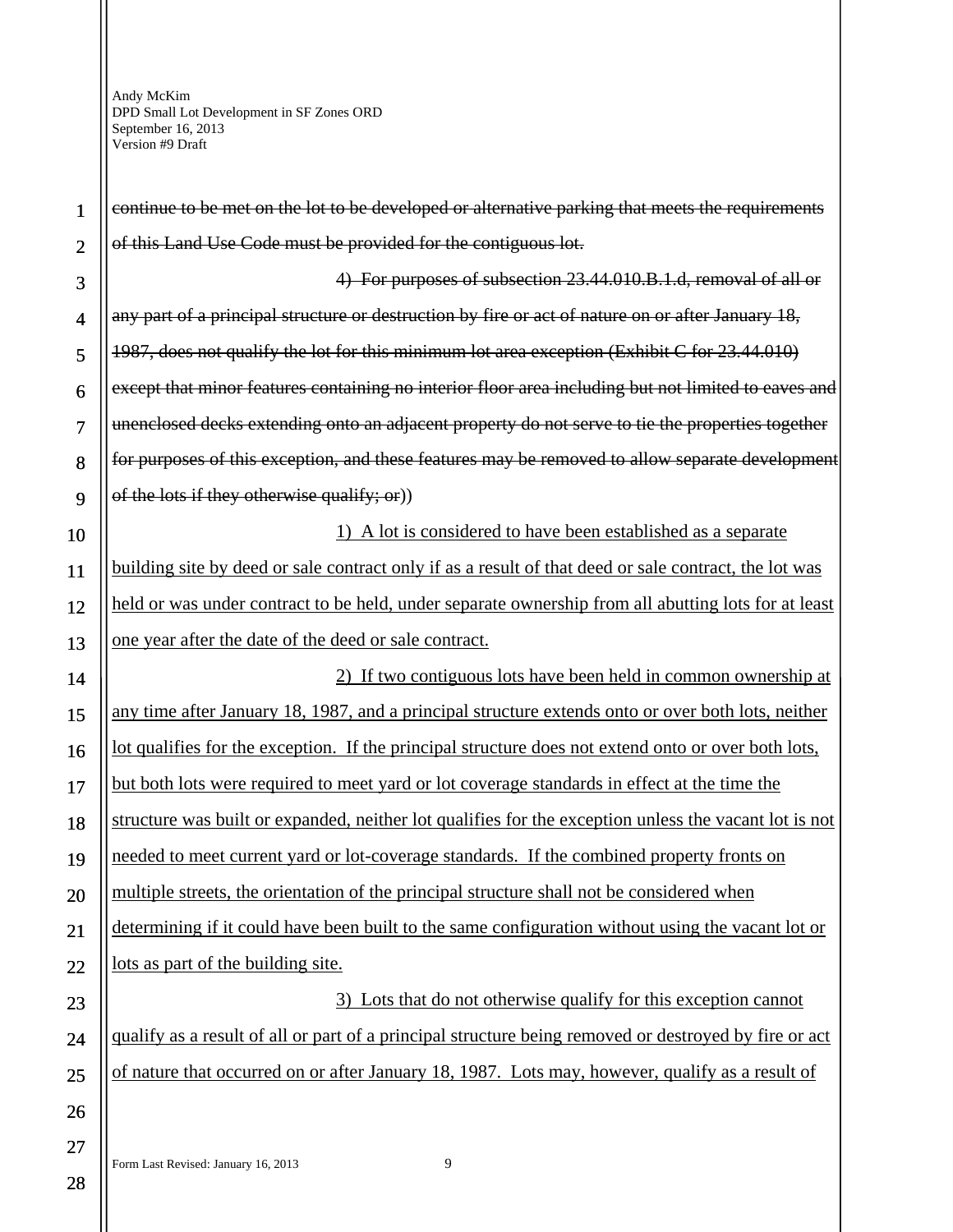| $\mathbf{1}$   | removing minor features containing no interior space, including but not limited to eaves and            |  |
|----------------|---------------------------------------------------------------------------------------------------------|--|
| $\overline{2}$ | unenclosed decks.                                                                                       |  |
| 3              | 4) If two or more abutting lots each having a mean area less than                                       |  |
| $\overline{4}$ | 3,200 square feet were under common ownership and all of the lots were undeveloped with a               |  |
| 5              | principal structure as of February 1, 2013, and a building permit application was not submitted         |  |
| 6              | for separate development of any of the lots prior to February 1, 2013, no more than one of the          |  |
| $\overline{7}$ | lots may qualify for the lot area exception in this subsection 23.44.010.B.1.e.                         |  |
| 8              | 5) If parking for an existing principal structure on one lot has been                                   |  |
| 9              | provided on an abutting lot and parking is required under Chapter 23.54 the required parking for        |  |
| 10             | the existing house shall be relocated onto the same lot as the existing principal structure in order    |  |
| 11             | for either lot to qualify for the exception.                                                            |  |
| 12             | ((e))f. The lot is within a ((C))clustered ((H))housing ((P))planned                                    |  |
| 13             | $((\theta))$ development pursuant to Section 23.44.024, a $((\theta))$ planned $((\theta))$ residential |  |
| 14             | $((B))$ development pursuant to Section 23.44.034, or a development approved as an                      |  |
| 15             | environmentally critical areas conditional use pursuant to Section 25.09.260.                           |  |
| 16             | ((f. The lot is or was created by short subdivision of a lot containing more                            |  |
| 17             | than one existing single family dwelling unit pursuant to Section 23.24.046.)                           |  |
| 18             | g. If a lot qualifies for an exception to the lot area requirement under                                |  |
| 19             | subsection 23.44.010.B.1.a, 23.44.010.B.1.b, 23.44.010.B.1.c, 23.44.010.B.1.d, or                       |  |
| $20\,$         | 23.44.010.B.1.e, the boundaries between that lot and contiguous lots on the same block face that        |  |
| 21             | also qualify for separate development may be adjusted through the lot boundary adjustment               |  |
| 22             | process in a way that maintains the existing lot areas, increases the area of a qualifying              |  |
| 23             | substandard lot without reducing another lot below the minimum, or causes the areas of the lots         |  |
| 24             | to become more nearly equal provided the number of parcels qualifying for separate                      |  |
| 25             |                                                                                                         |  |
| 26             |                                                                                                         |  |
| 27             |                                                                                                         |  |
| ററ             | 10<br>Form Last Revised: January 16, 2013                                                               |  |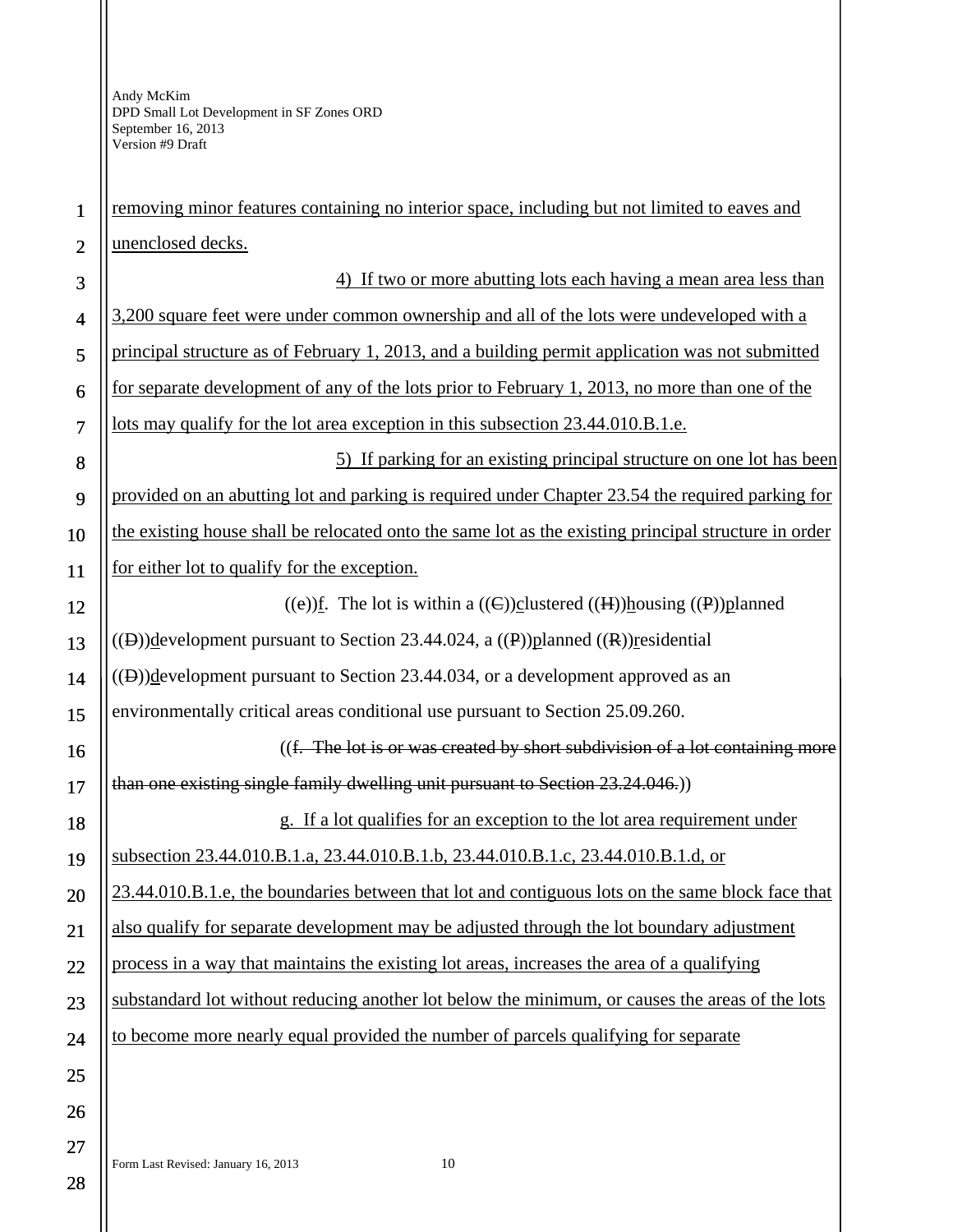| $\mathbf{1}$   | development is not increased. Lots resulting from a lot boundary adjustment that do not meet the     |  |  |
|----------------|------------------------------------------------------------------------------------------------------|--|--|
| $\overline{2}$ | minimum lot area requirement qualify for an exception to that requirement.                           |  |  |
| 3              | 2. Limitations $((.)$                                                                                |  |  |
| 4              | a. Development may occur on a substandard lot containing a riparian                                  |  |  |
| 5              | corridor, a shoreline habitat and shoreline habitat buffer, a wetland and wetland buffer, or a steep |  |  |
| 6              | slope and steep slope buffer pursuant to the provisions of Chapter 25.09, Regulations for            |  |  |
| $\overline{7}$ | ((E))environmentally ((C))critical ((A))areas, if the following conditions apply:                    |  |  |
| 8              | 1) The substandard lot is not held in common ownership with an                                       |  |  |
| 9              | ((adjacent)) abutting lot or lots at any time after October 31, 1992, or                             |  |  |
| 10             | 2) The substandard lot is held in common ownership with an                                           |  |  |
| 11             | ((adjacent))abutting lot or lots, or has been held in common ownership at any time after October     |  |  |
| 12             | 31, 1992, if proposed and future development will not intrude into the environmentally critical      |  |  |
| 13             | area or buffer.                                                                                      |  |  |
| 14             | b. Lots on totally submerged lands do not qualify for any minimum lot                                |  |  |
| 15             | area exceptions.                                                                                     |  |  |
| 16             | c. The depth of any structure on a lot that meets the requirements in                                |  |  |
| 17             | subsection 23.44.010.B.1, but has a total lot area less than 3,200 square feet, shall not exceed two |  |  |
| 18             | times the width of the lot. If a side yard easement is provided according to subsection              |  |  |
| 19             | 23.44.014.D.3, the portion of the easement within 5 feet of the structure on the lot qualifying      |  |  |
| 20             | under this provision may be treated as a part of that lot solely for the purpose of determining the  |  |  |
| 21             | lot width for purposes of complying with this subsection 23.44.010.B.2.c.                            |  |  |
| 22             | ((C. Development of any principal structure on lots that meet the conditions outlined in             |  |  |
| 23             | subsection 23.44.010.B.1.d but have a total area less than 3,750 square feet shall comply with the   |  |  |
| 24             | height standards of Section 23.44.012.A.3.                                                           |  |  |
| 25             |                                                                                                      |  |  |
| 26             |                                                                                                      |  |  |
| 27             |                                                                                                      |  |  |
| 28             | 11<br>Form Last Revised: January 16, 2013                                                            |  |  |
|                |                                                                                                      |  |  |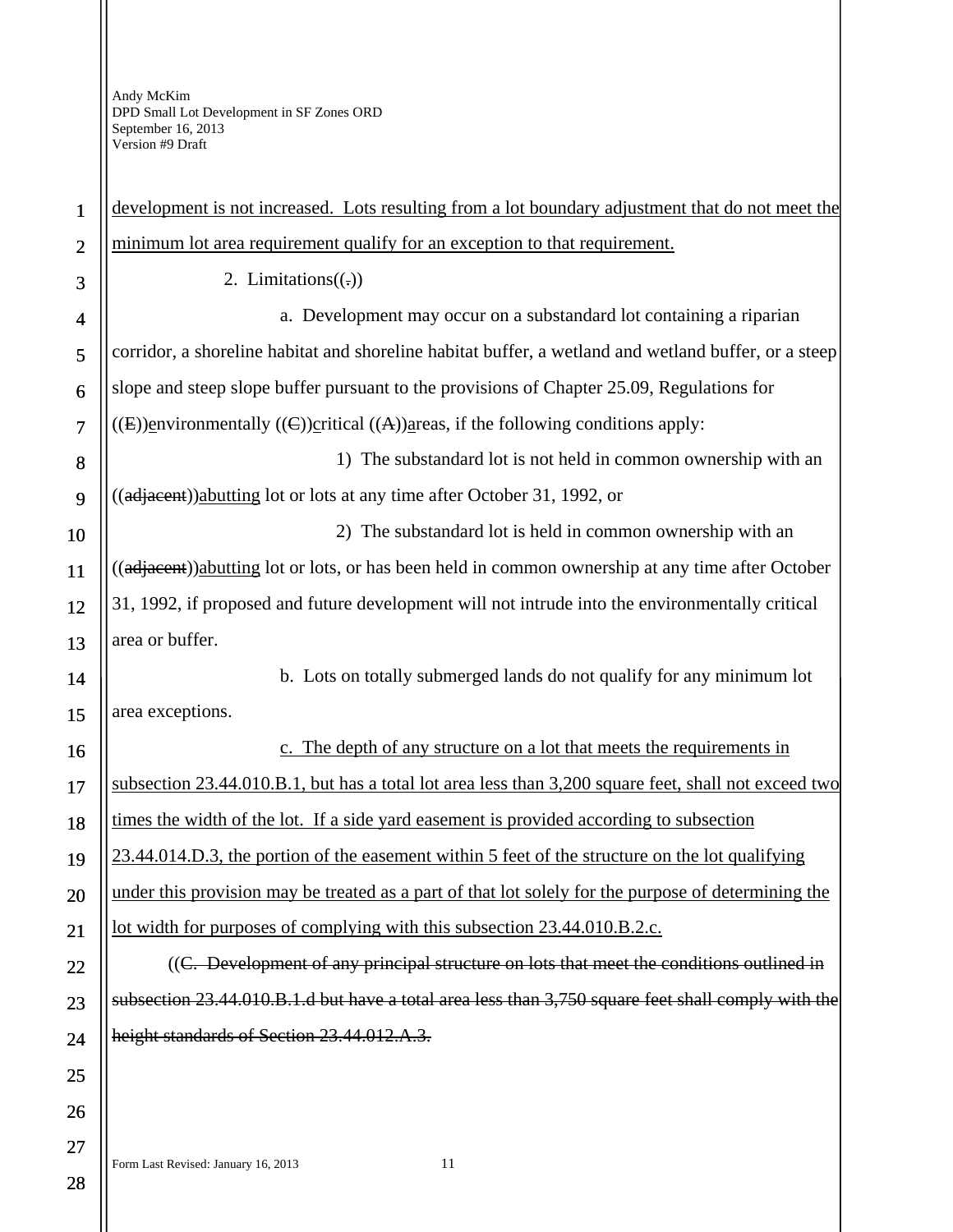## Form Last Revised: January 16, 2013 12 1 2 3 4 5 6 7 8 9 10 11 12 13 14 15 16 17 18 19 20 21 22 23  $24$ 25 26 27  $D$ .))C. Maximum  $((L))$ lot  $((C))$ coverage. The maximum lot coverage permitted for principal and accessory structures is as ((follows))provided in Table B for 23.44.010: **Table B for 23.44.010 Maximum lot coverage**  Lot ((S))size **Maximum ((L))lot ((C))coverage** Less than 5,000 square feet (sq. ft.)  $\left(1,000 \text{ sq. ft. } ((+))\text{plus } 15((\%))\text{ percent of }\right)$ lot area 5,000 sq. ft. or more  $35(\frac{96}{9})$  percent of lot area For purposes of computing maximum lot coverage, only those portions of a lot that measure at least 10 feet in ((any direction))all directions shall be included in lot coverage calculations, except for portions of a lot that are used for access or that are granted a waiver under subsections 23.22.100.D, 23.24.040.B, or 23.28.030.A.4 for the purpose of providing access.  $((E))D.$  Lot  $((E))$ coverage  $((E))$ exceptions $((\cdot))$ 1. Lots  $((A))$ abutting  $((A))$ alleys. For purposes of computing the lot coverage only: a. The area of a lot with an alley or alleys abutting any lot line may be increased by  $((\frac{1}{2}))$  half of the width of the abutting alley or alleys. b. The total lot area for any lot may not be increased by the provisions of this  $((s))$ Section 23.44.010 by more than 10 percent. 2. Special  $(\mathcal{S})$ structures and  $(\mathcal{P})$  portions of  $(\mathcal{S})$ structures. The following structures and portions of structures are not counted in lot coverage calculations: a. Access ((B))bridges. Uncovered, unenclosed pedestrian bridges 5 feet or less in width and of any height necessary for access; b. Barrier-free  $((A))$  access. Ramps or other access for the disabled or elderly that comply with Washington State Building Code, Chapter 11; c. Decks. Decks or parts of a deck that are 36 inches or less above existing grade;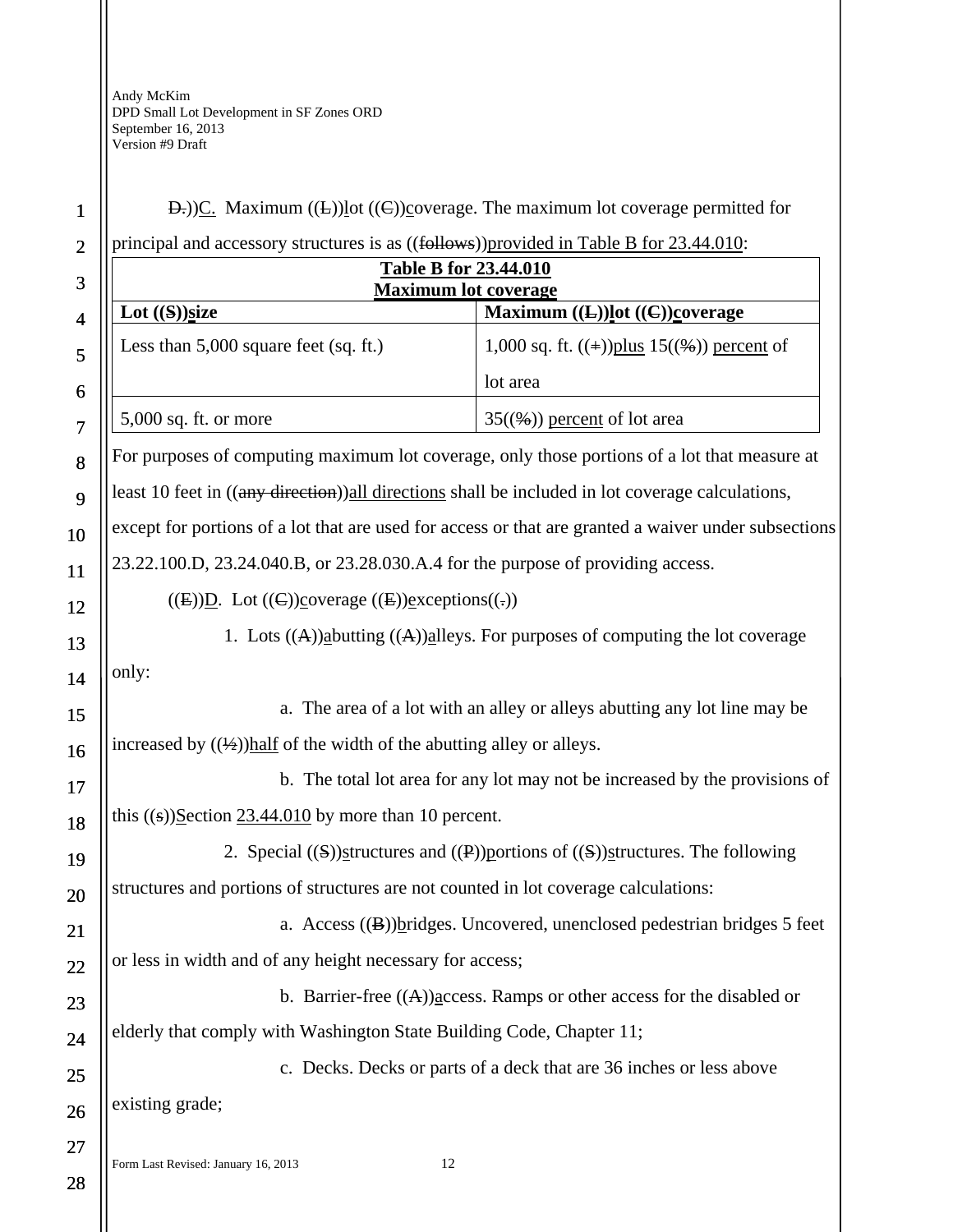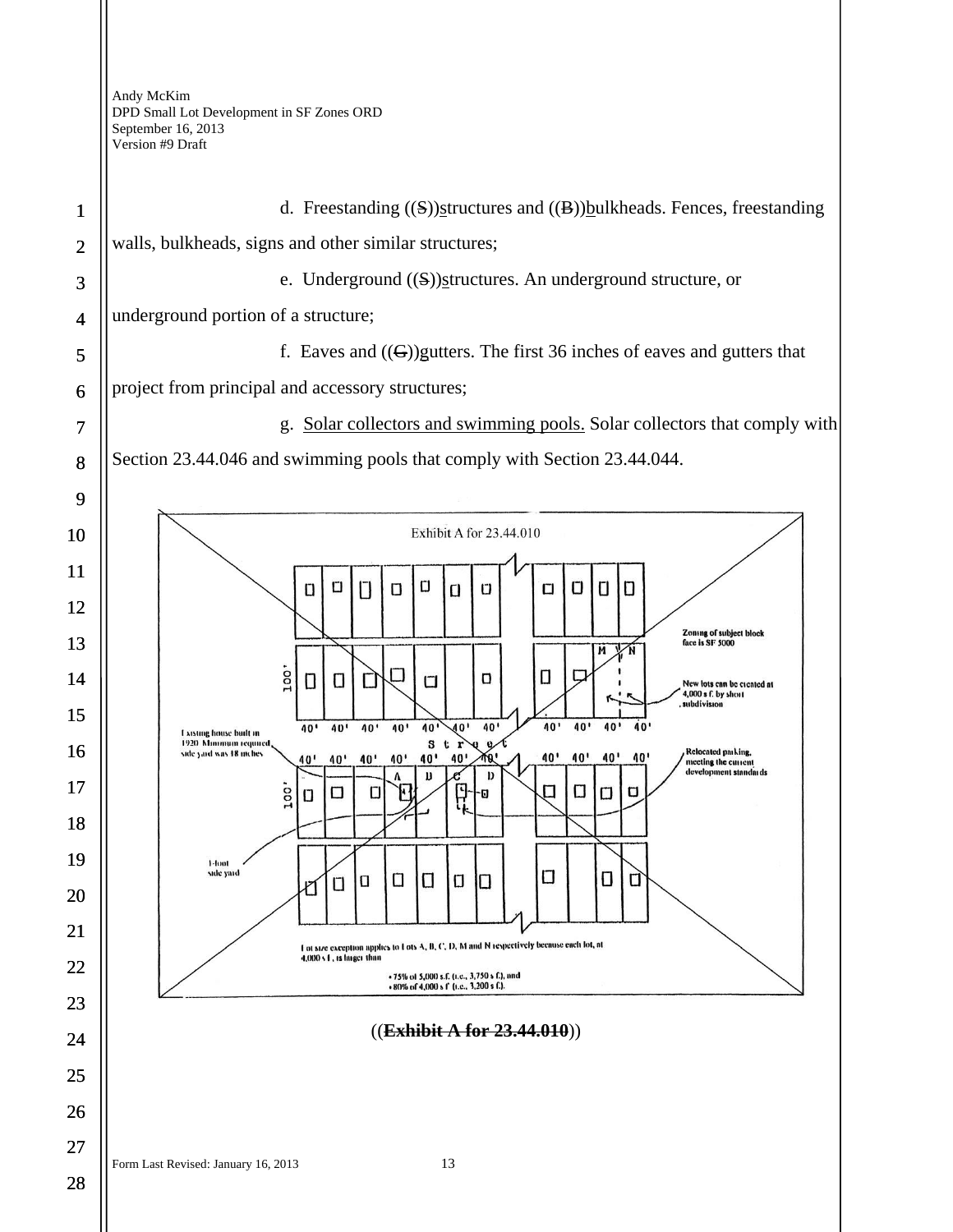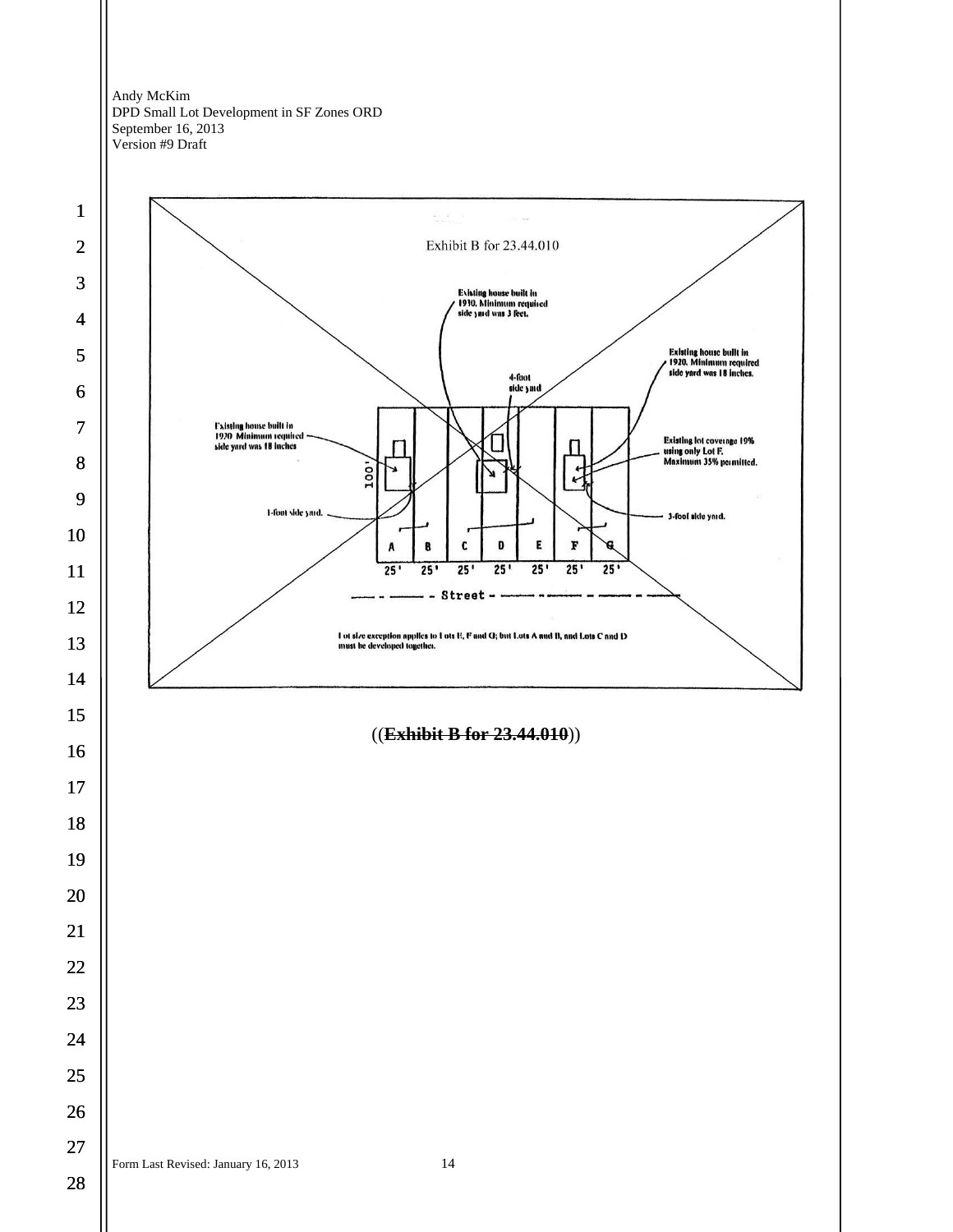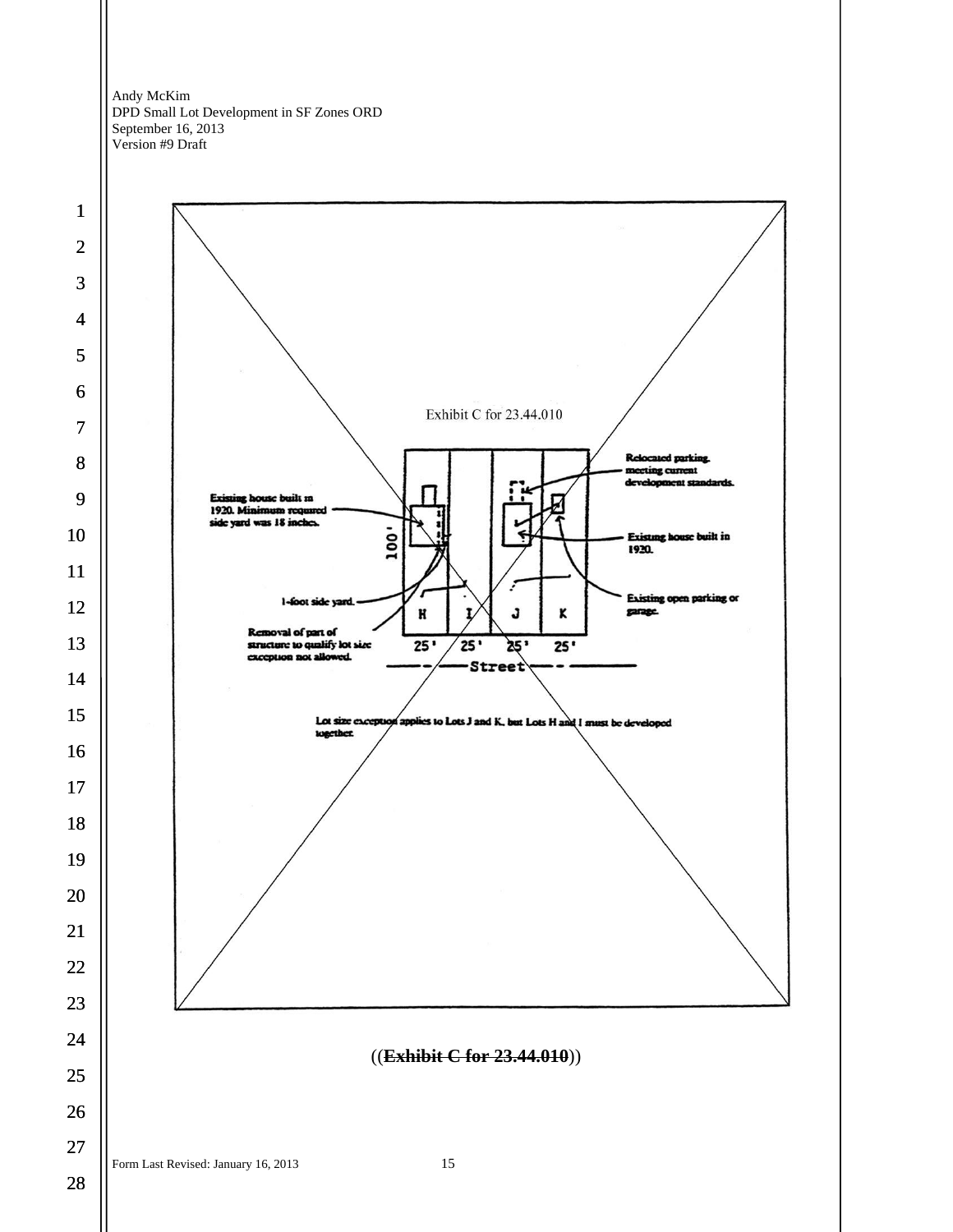28

Section 6. Section 23.44.012 of the Seattle Municipal Code, last amended by Ordinance 123978, is amended as follows:

## **23.44.012 Height ((L))limits**

A. Maximum  $((H))$ height  $((E))$ established $((.)$ 

1. Except as permitted in ((S))subsection 23.44.041.B, and except as provided in subsections 23.44.012.A.2 and 23.44.012.A.3, the maximum permitted height for any structure not located in a required yard is 30 feet.

2. The maximum permitted height for any structure on a lot 30 feet or less in width is 25 feet.

3. For a lot or unit lot of any width, if the area of the largest rectangle or other quadrilateral that can be drawn within the lot lines of the lot or unit lot ((The maximum permitted height for any structure on a lot of any width that)) is less than  $((3,750))3,200$  square feet ((that qualifies for separate development according to the provisions in section  $23.44.010.B.1.d$ ))the maximum permitted height for any structure on that lot  $((i\cdot s))$ shall be  $((22))18$  feet $((,))$  unless the structure's height is further restricted by other code provisions, provided that structure height up to 22 feet is permitted for a principal structure with habitable floor area on no more than two floors, and floor-to-floor height of at least 10 feet at the level of the main entry.

4. The method of determining structure height and lot width is detailed in Chapter 23.86, Measurements.

B. Pitched  $((\mathbb{R}))$ roofs. The ridge of a pitched roof on a principal structure may extend up to  $((\text{five}(5)))$ 5 feet above the maximum height limit, as determined under subsection 23.44.012.A above. All parts of the roof above the height limit must be pitched at a rate of not less than 4:12 (Exhibit A for 23.44.012). No portion of a shed roof, except on a dormer, shall be permitted to extend beyond the maximum height limit, as determined under subsection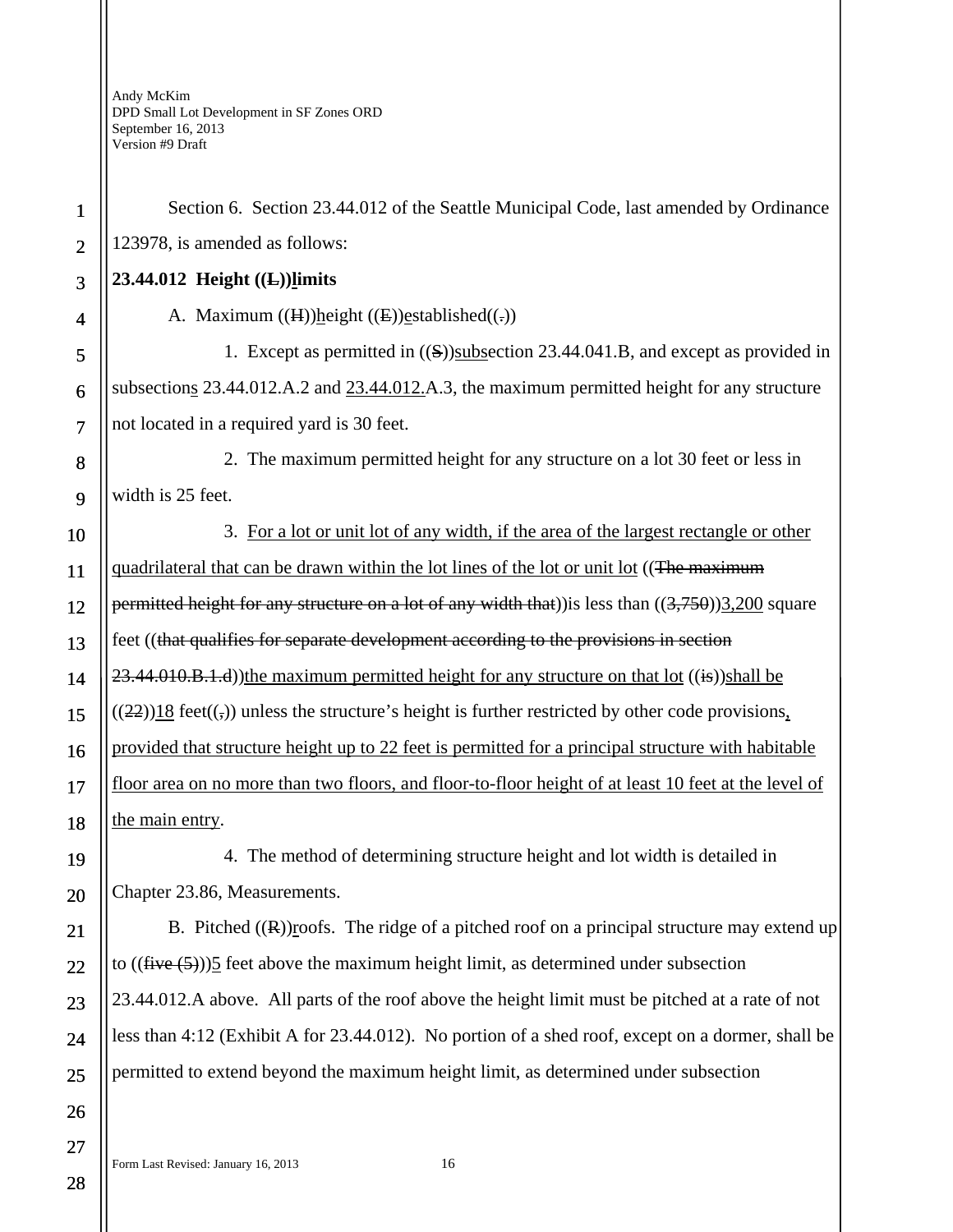23.44.012.A above. Roof forms including but not limited to barreled and domed roofs may be allowed under this subsection 23.44.012.B if the Director determines that the roof form remains within the massing of a pitched roof form such as a gable or gambrel roof that would otherwise be allowed by this subsection 23.44.012.B (Exhibit B for 23.44.012).

Section 7. Section 23.44.022 of the Seattle Municipal Code, last amended by Ordinance 123649, is amended as follows:

\* \* \*

\* \* \*

**23.44.022 Institutions** 

1

2

3

4

5

6

7

8

9

10

11

12

13

14

15

16

17

18

19

20

21

22

23

24

25

26

27

28

K. Bulk and  $((S))$ siting $((.)$ 

1. Lot  $((A))$  area. If the proposed site is more than one  $((\text{+}1))$  acre in size, the Director may require the following and similar development standards:

a. For lots with unusual configuration or uneven boundaries, the proposed principal structures be located so that changes in potential and existing development patterns on the block or blocks within which the institution is located are kept to a minimum;

b. For lots with large street frontage in relationship to their size, the proposed institution reflect design and architectural features associated with adjacent residentially-zoned block ((faces))fronts in order to provide continuity of the block front and to integrate the proposed structures with residential structures and uses in the immediate area.

\* \* \*

Section 8. Section 23.84A.004 of the Seattle Municipal Code, last amended by Ordinance 122935, is amended as follows:

**23.84A.004 "B"** 

\* \* \*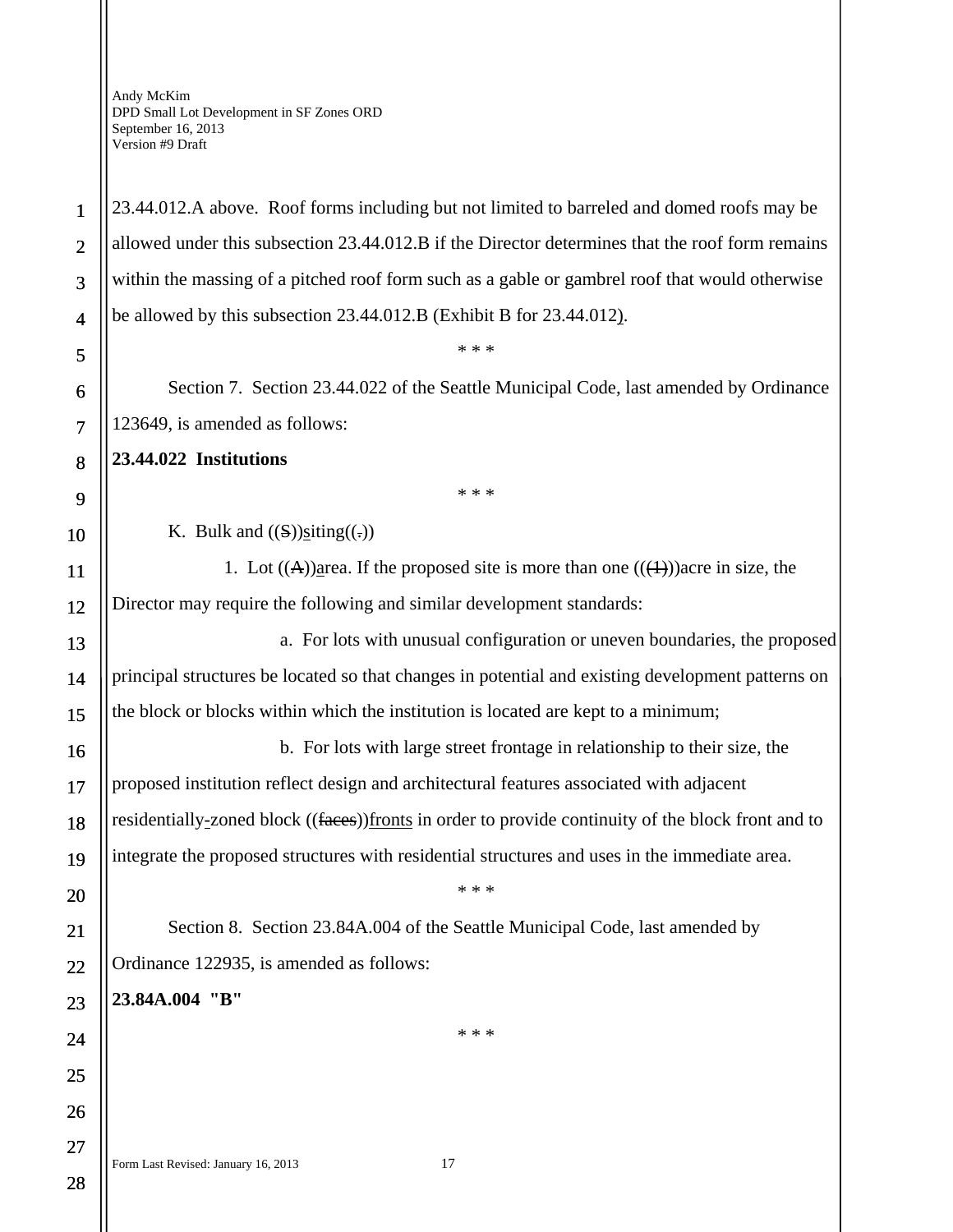28



ı

ī ı ı

ı

"Block." In areas outside downtown zones, a block consists of two  $((2))$  facing block

In downtown zones, a block consists of the area bounded by street lot lines, Exhibit  $\overline{A2}$ for  $23.84A.004((-A2))$ .

ı

ı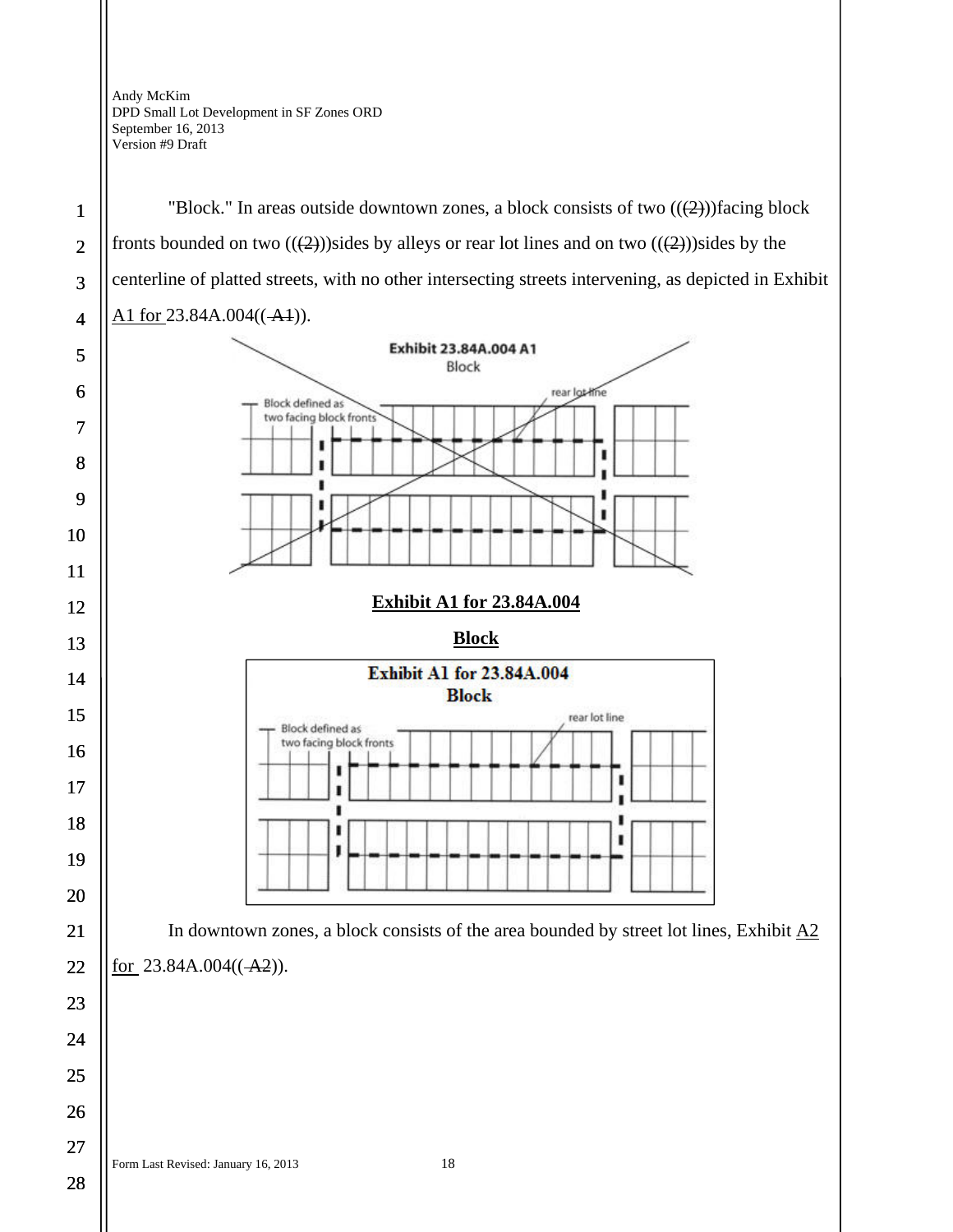



Form Last Revised: January 16, 2013 19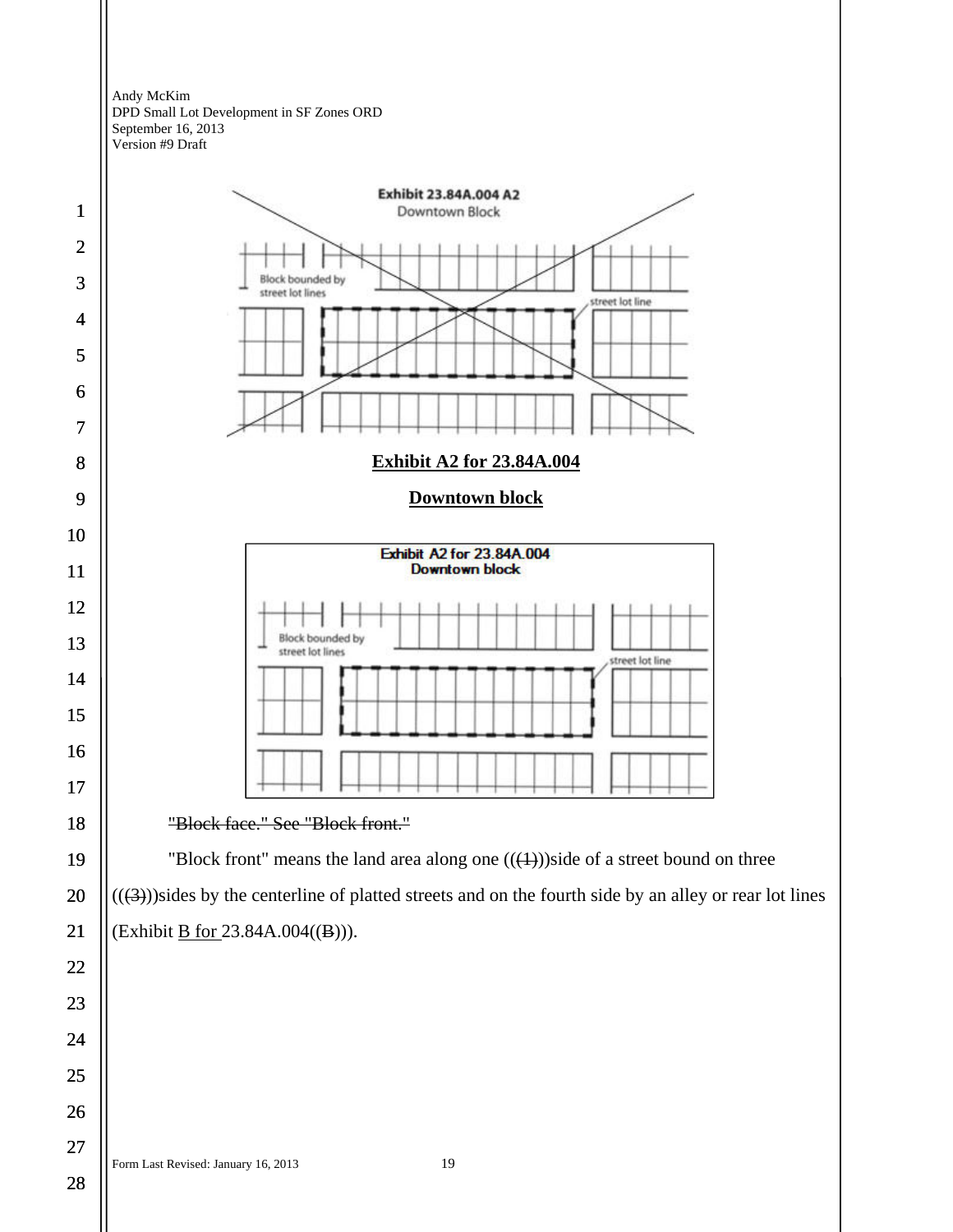



## **23.84A.024 "L"**

\* \* \*

"Lot" means, except for the purposes of a TDR sending lot for Landmark TDR or housing TDR, a sending lot for South Downtown Historic TDR or South Downtown Historic TDP, and a sending lot for open space TDR, ((one or more platted or unplatted parcels)) a parcel of land that qualifies for separate development or has been separately developed. A lot is the unit that the development standards of each zone are typically applied to. A lot shall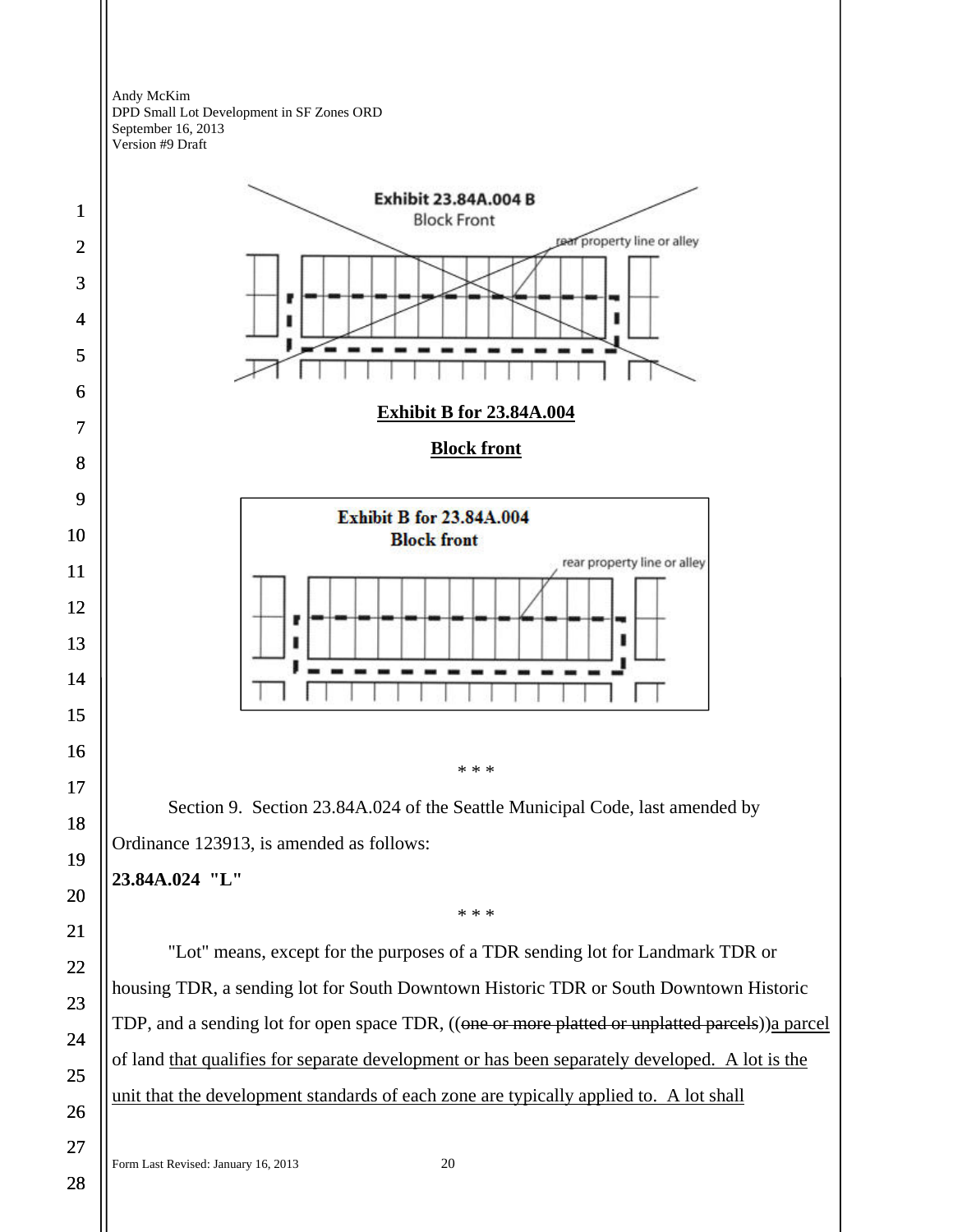1

2

3

4

5

6

7

8

9

10

11

12

13

14

15

16

17

18

19

20

21

22

23

24

25

26

27

((abutting))abut upon and be accessible from a private or public street sufficiently improved for vehicle travel or ((abutting))abut upon and be accessible from an exclusive, unobstructed permanent access easement. A lot may not be divided by a street or alley (Exhibit A for 23.84A.024).

1. For purposes of a TDR sending lot for Landmark TDR, "lot" means the parcel described in the ordinance approving controls for the sending lot.

2. For purposes of a sending lot for housing TDR, "lot" means the smallest parcel or combination of contiguous parcels, as described in the County real property records at any time after January 4, 1993, that contain the structure or structures that make the TDR eligible for transfer.

3. For purposes of a sending lot for South Downtown Historic TDR or South Downtown Historic TDP, "lot" means the smallest parcel or combination of contiguous parcels, as described in the County real property records at any time after March 31, 2011, that contain the contributing structure or structures that make the TDR or TDP eligible for transfer.

4. For purposes of a sending lot for open space TDR, the definition of lot in Section 23.49.017 applies.

"Lot line, front" means, in the case of  $((an\;interior))$ <sub>a</sub> lot with frontage on a single street, the lot line separating the lot from the street, and in the case of a ((corner))lot with frontage on more than one street, other than a through lot, the lot line separating the lot from any abutting street, provided the other lot line(s) that abut streets are considered to be side street lot line(s). In the case of a through lot, the lot lines separating the lot from the streets that are parallel or within 15 degrees of parallel to each other are both front lines. For new development on a lot with no street frontage, the front lot line shall be the lot line designated by the project applicant in accordance with Section 23.86.010. If the area of the front yard based on a front lot line

\* \* \*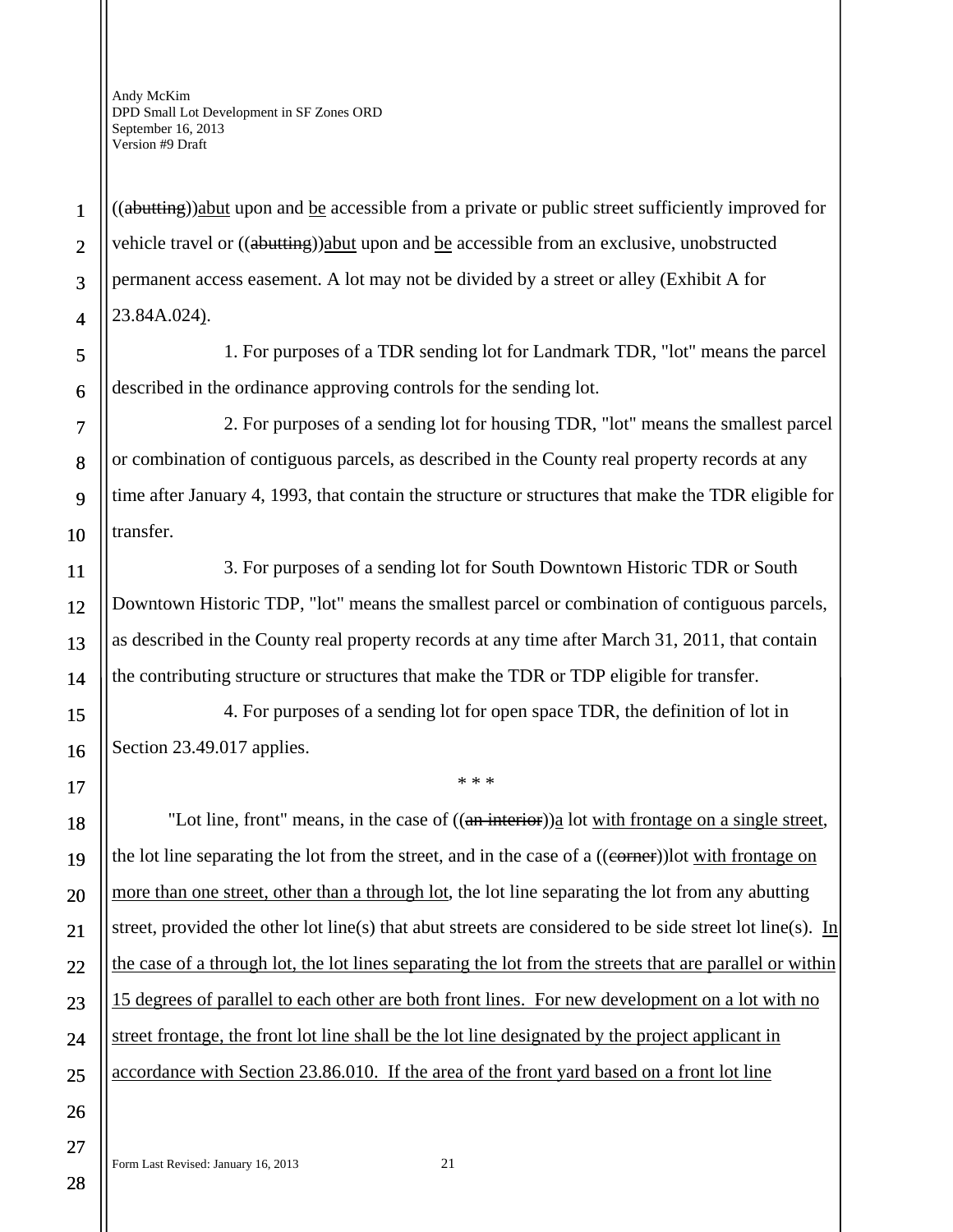determined according to this definition is less than 20 percent of the total lot area and is less than 1,000 square feet in area, the Director may designate a different lot line as the front lot line in order to provide structural setbacks, building separations and open space that are more consistent with those of other lots that are within 100 feet of the property.

\* \* \*

Section 10. Section 23.84A.046 of the Seattle Municipal Code, last amended by Ordinance 122311, is amended as follows:

**23.84A.046 "Y"** 

1

2

3

4

5

6

7

8

9

10

11

12

13

14

15

16

17

18

19

20

21

22

23

24

25

26

\* \* \*

"Yard, front" means an area from the ground upward between the side lot lines of a lot, extending from the front lot line to a line on the lot parallel to the front lot line, the horizontal depth of which is specified for each zone. The front yard includes all portions of the lot that are within the specified distance from the street along which the front lot line extends, even if separated from the street by an intervening lot. In the case of an irregularly-shaped lot, the front yard shall be a portion of the property as determined according to subsection 23.86.010.B.

"Yard, rear" means an area from the ground upward between the side lot lines of a lot, extending from the rear lot line to a line on the lot parallel to the rear lot line, the horizontal depth of which is specified for each zone. In the case of an irregularly-shaped lot, the rear yard shall be a portion of the property adjacent to the rear lot line as determined according to subsection 23.86.010.C.

Section 11. Section 23.86.010 of the Seattle Municipal Code, last amended by Ordinance 123046, is amended as follows:

\* \* \*

**23.86.010 Yards** 

Form Last Revised: January 16, 2013 22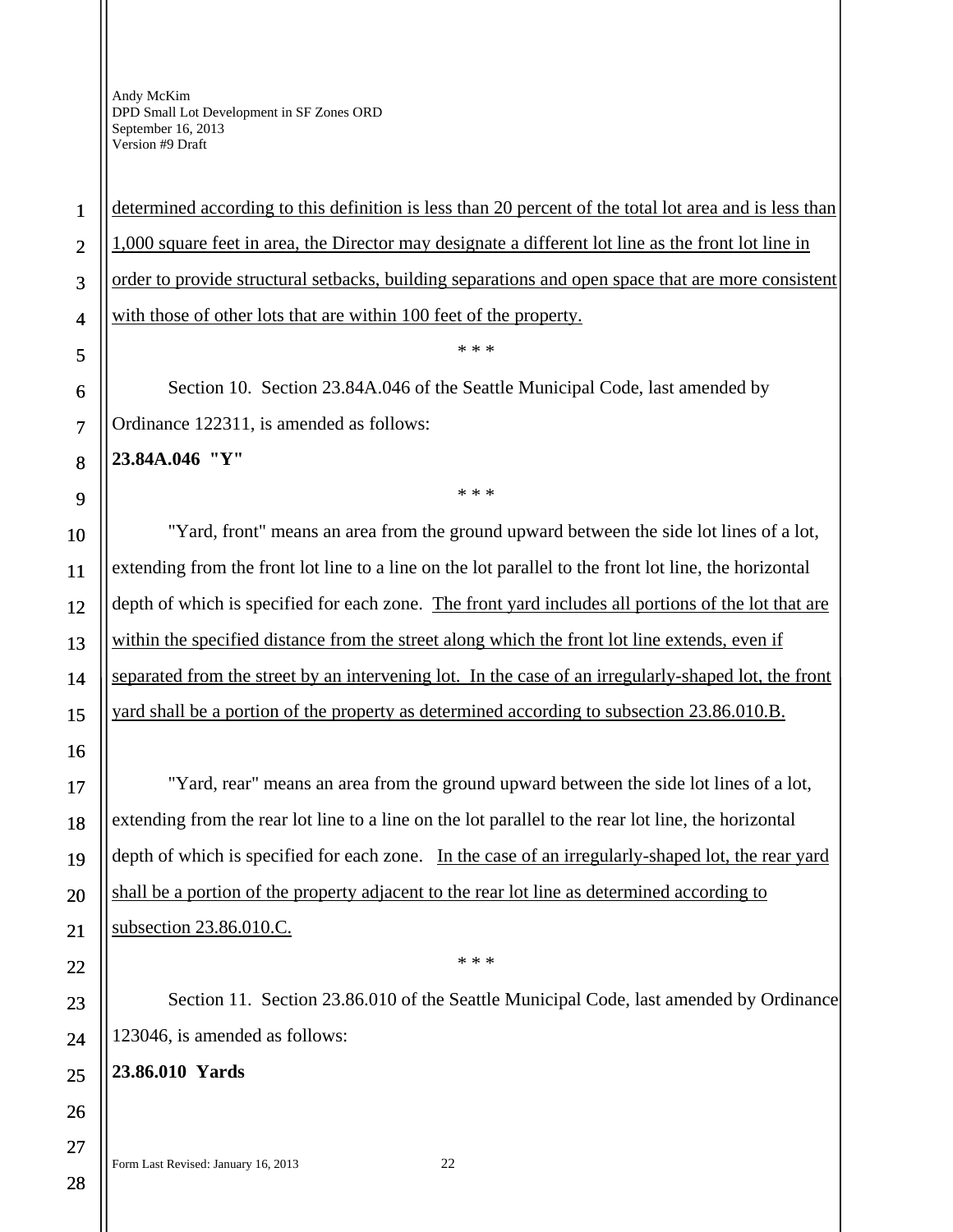A. Measuring  $((R))$ required  $((Y))$  vards. Required yard dimensions shall be horizontal distances, measured perpendicular to the appropriate lot lines (Exhibit A for  $23.86.010$ )((A))). For lots with no street frontage, the applicant may designate the front lot line provided that under the resulting orientation, the area of the front yard is at least 20 percent of the area of the lot, or 1,000 square feet, whichever is less. If a lot with frontage on more than one street is developed with an existing principal structure, the orientation of the lot for the purpose of current yard requirements shall be the orientation under which the existing structure is most conforming to current yard standards. \* \* \* Section 8. This ordinance shall take effect and be in force 30 days after its approval by the Mayor, but if not approved and returned by the Mayor within ten days after presentation, it shall take effect as provided by Seattle Municipal Code Section 1.04.020.